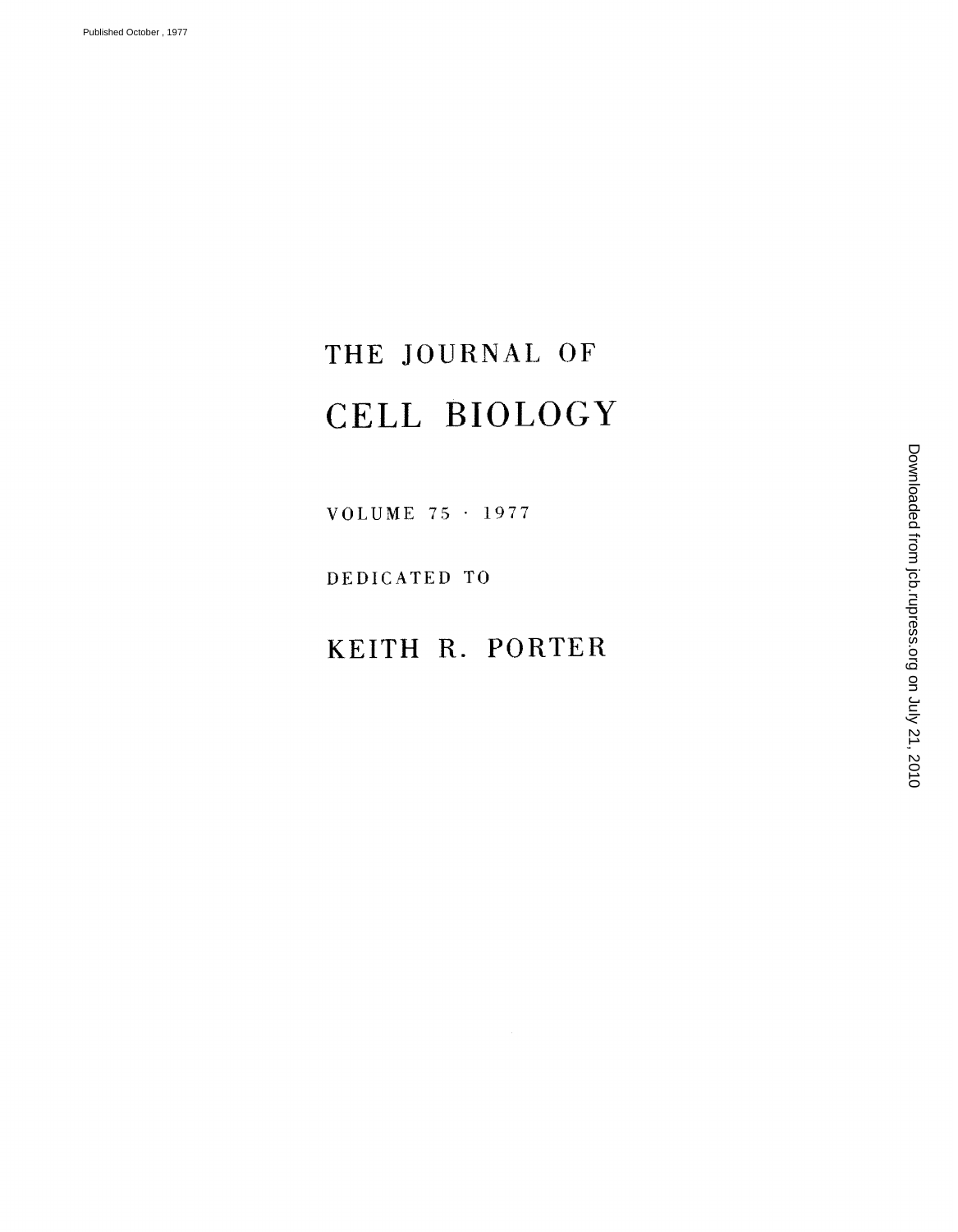This page intentionally blank

 $\sim$   $\sim$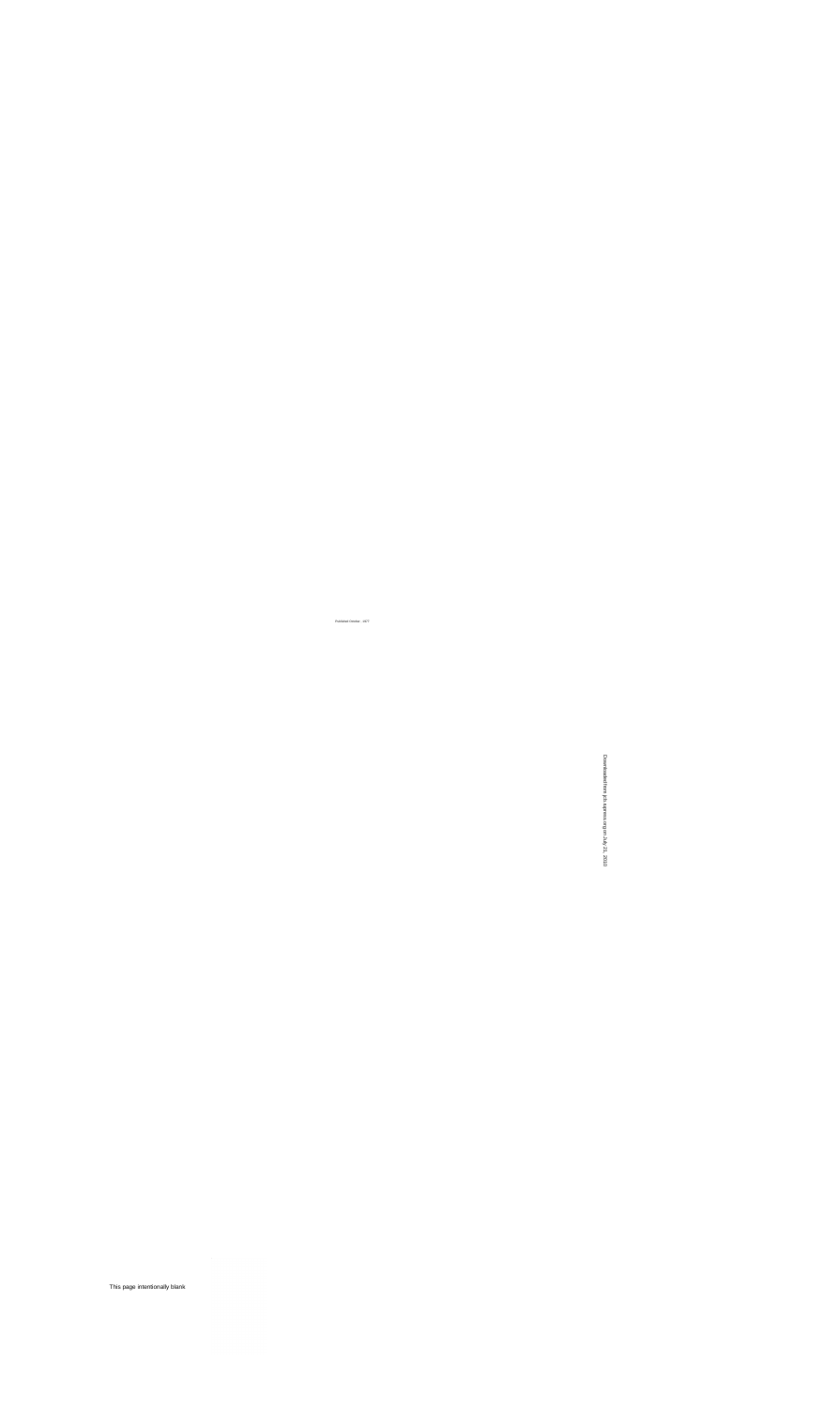

# Keith Roberts Porter and the development of contemporary Cell Biology

GEORGE E. PALADE

Section of Cell Biology, Yale University Medical School New Haven, Connecticut 06510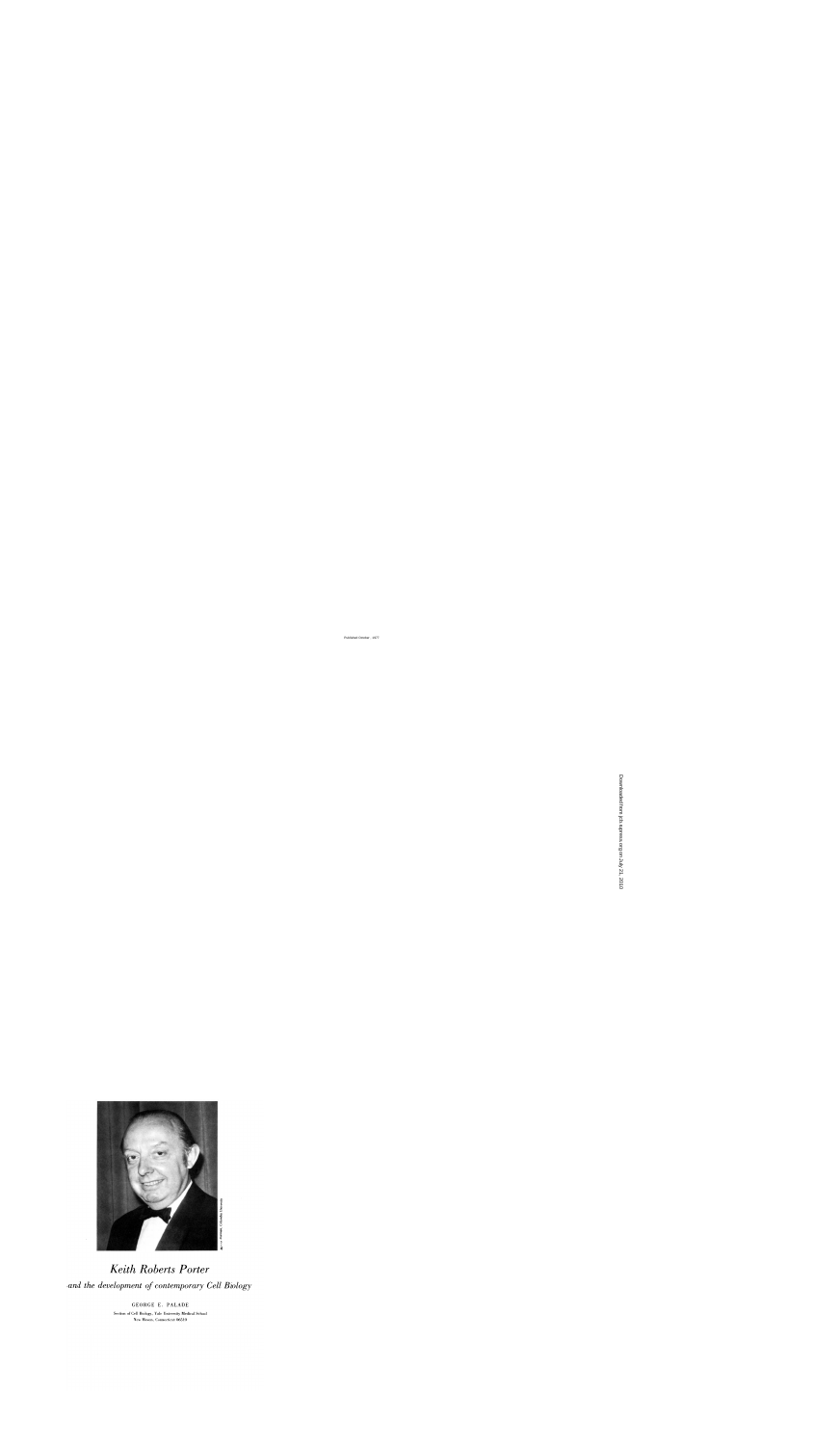By a unanimous and wise decision of the editorial board of *The Journal of Cell Biology,* this volume is dedicated to Keith Roberts Porter. The occasion is his 65th birthday, and the reason is his long list of contributions to the science of cell biology and his record of service to the community of cell biologists. Taken together, they are without equal.

The merit of the decision is that Keith Porter is honored while still very much alive and active. He may accept this expression of gratitude from his colleagues without being overwhelmed by memories of times long past; he may even enjoy it, after uttering a few sarcastic remarks about either the occasion or the editorial board. In keeping with his ideas about science and scientists, the dedicated volume is not a Festschrift, but a regular volume of *The Journal of Cell Biology.* His eulogy should come from the substance of the papers published in this volume, rather than from testimonial pieces.

#### THE MAGNIFICENT BEGINNINGS

The development of modern cell biology in the United States began in the middle 1940s, without the benefits or restrictions of a long and diversified tradition in cell research. To a very large extent, electron microscopy provided the quantal jump that marked the beginnings of a new era, and created  $-$  at least for a while  $-$  the impression of a sharp discontinuity with the past.

In those early times, electron microscopy was tried on a wide spectrum of biological specimens: from fragile and complex eukaryotic cells to such isolated, sturdy, macromolecular assemblies as collagen and myofibrils, and the scientific public of the period tended to assume that the solidity of the science produced was somehow connected with the sturdiness of the specimens examined. After a short look at a few of those tough macromolecular assemblies, Keith Porter set to work on the basic organization of eukaryotic cells, which was definitely the weakest area of the weak sector of the spectrum. It was a timely decision, for in only a few years the weak sector became an area of spectacular growth.

The new field had virtually no tradition; everybody working in it came from some other province in natural sciences. As a graduate student at Harvard and as a postdoctoral fellow at Princeton, Keith Porter had worked in experimental embryology, an area in which he had accomplished a real experimental feat: he had succeeded in producing hybrid embryos by fertilizing the enucleated eggs of one race of frogs with sperm from another race. But he left developmental biology soon after moving to The Rockefeller Institute for Medical Research in 1939, where he joined the department of pathology headed by James Murphy. There, he started working with Albert Claude on the fine structure of cultured animal cells, and succeeded in advancing this new line of investigation as far as it was possible with the electron microscopes of that period. The results of these studies turned out to be truly magnificent: among them was the discovery of the endoplasmic reticulum and the recognition of avian sarcoma virions in cultured fibroblasts. By now, the history of those early events is beclouded by legend and anecdotes (of the kind: Who said what to whom at a local pub after

THE JOURNAL OF CELL BIOLOGY · VOLUME 75, 1977  $\overline{D}$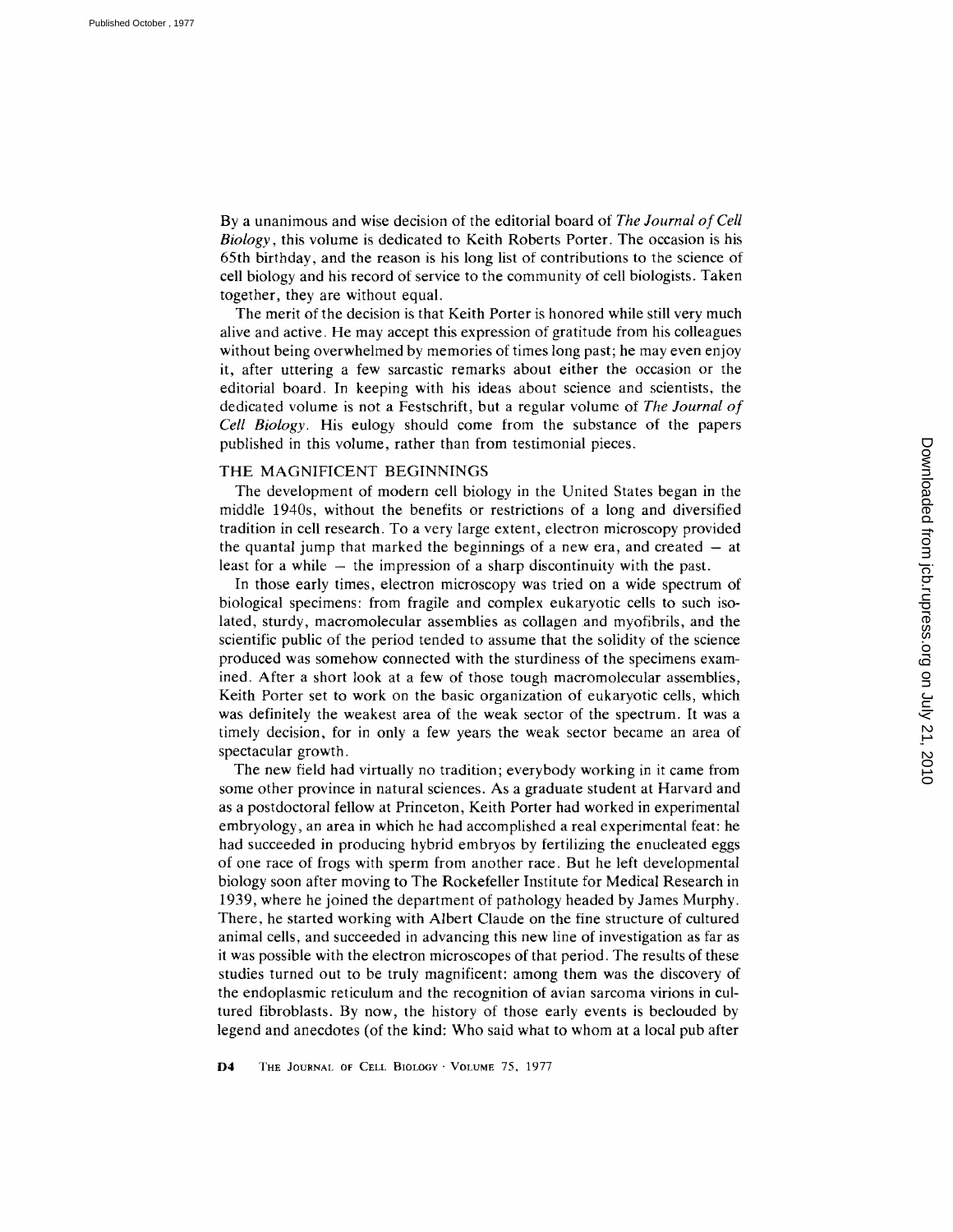a historical session at the electron microscope?). It should be clear, however, that those momentous findings were the result of close cooperation between Claude and Porter, with others (Ernest F. Fullam and Edward *G.* Pickels) in supporting roles, and that together they did much more than each of them could have done alone. Keith Porter continued to work in both directions long after Albert Claude's interests had moved to other problems. With Frances Kallman, he actually introduced the term "endoplasmic reticulum" into the literature, and with Helen P. Thompson, he used cultured tumor cells to visualize the virions of the murine mammary carcinoma.

## THE ROCKEFELLER YEARS

It was about that time (1949) that Claude decided to return to his native Belgium, as there were great hopes that European science would he soon reborn from the ashes left by the war. Shortly after Claude's departure, James Murphy retired and Keith Porter became *de* **facto** head of the remaining group, reduced at that time to two persons only: him and me.' Keith Porter did not yet have the rank required by the local rules for the position of laboratory head, so Herbert Gasser, the director of the Institute, became officially our direct master. Gasser was an eminent neurophysiologist with a deep and genuine interest in morphology. Guided by foresight and interest, he decided to invest some of the resources of the Institute in biological electron microscopy, furnished the support and the equipment needed, and relied on Porter to provide the leadership for the activity of the new electron microscope laboratory.

That was in the early 1950s, at a time when preparative procedures for examining cells in tissues (rather than in cultures) were being developed rapidly in a few laboratories, including our own. These procedures depended heavily on further refinements<sup>2</sup> in microtomy, on which many attempts were being made; only a few proved successful. The outstanding example among the latter was the first version of the now-ubiquitous Porter-Blum microtome, designed by Keith Porter and Joseph Blum, the instrument maker of The Rockefeller Institute. With the new preparative procedures worked out reasonably well, the field of biological organization at the fine structure level was laid wide open for investigation. New findings were made in rapid succession and the population of the laboratory increased dramatically, with new trainees who ranged all the way from professors to students. In a few years, overcrowding in our small laboratory became critical; even desks installed in the corridor gave little relief. To that period belong Keith Porter's first study on striated muscle (with H. Stanley Bennett), his work on cilia (with Don W. Fawcett), the studies on protozoa (with Maria Rudzinska and Albert Sedar), on fibroblasts (with George Pappas), and the extension of the investigations on the endoplasmic reticulum to a variety of cell types (with Eichi Yamada, Raul Machado, and myself). One of the shining gems of the period was the discovery of the special

<sup>&</sup>lt;sup>1</sup> I had joined Albert Claude's group at The Rockefeller Institute for Medical Research in 1946.

<sup>&</sup>lt;sup>2</sup> Some significant refinements had been already introduced by Claude.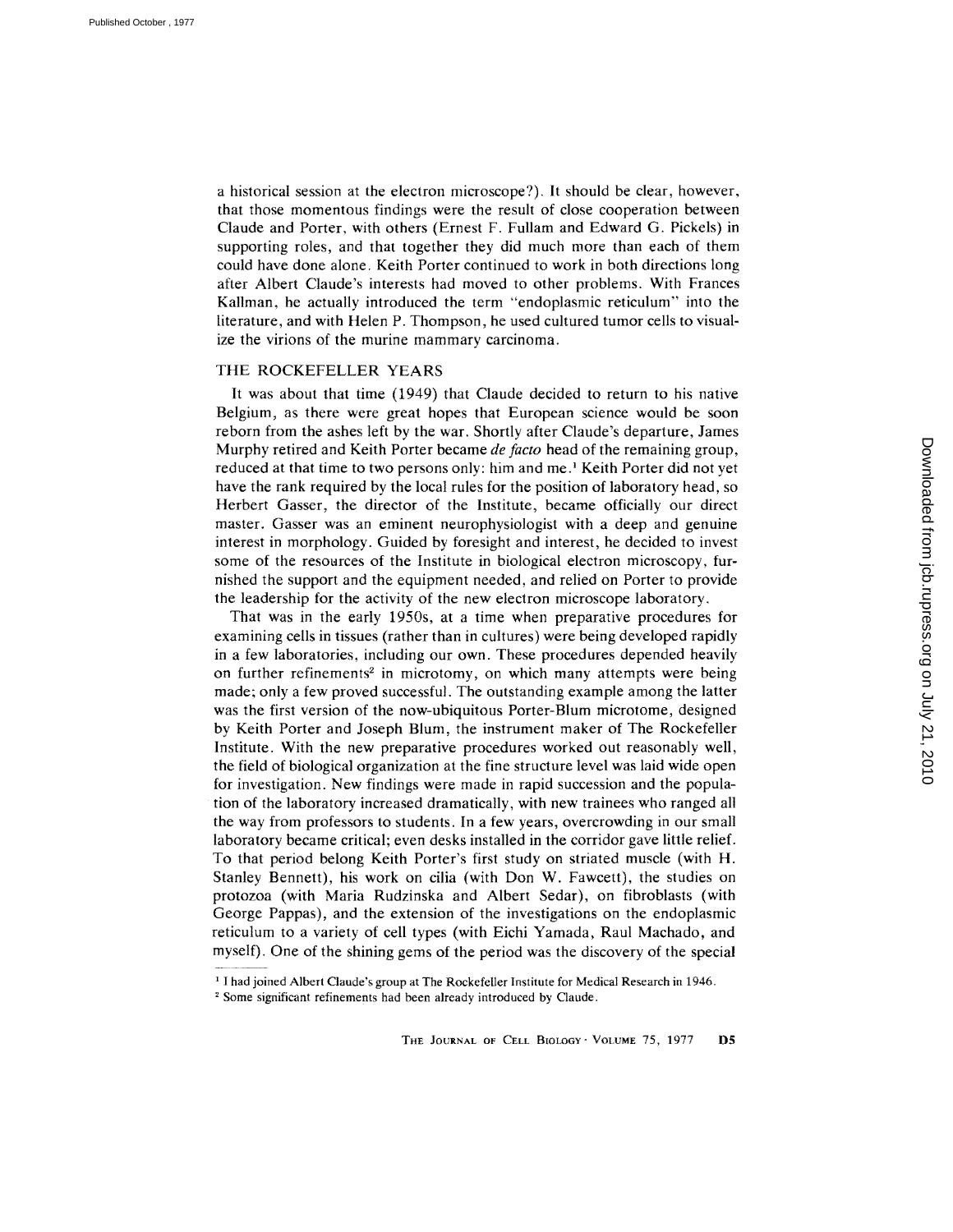form taken by the endoplasmic reticulum in muscle cells. Porter's paper on the sarcoplasmic reticulum in amphibian muscle became a classic the day it was published.

## AN OVERCROWDED BUT SPIRITED SCHOOL

After so many years, it is difficult to recapture in words the atmosphere of intense activity, remarkable achievements, great excitement, and unlimited optimism that prevailed in that laboratory, which otherwise looked like an unattractive dungeon sunk in the third basement of one of the old buildings of The Rockefeller Institute. Perhaps the list of cell biologists who either acquired there their full training or were given just a few finishing touches would better convey the ferment of that period. Michael Watson, John Luft, Don Fawcett, Sanford Palay, Russell Barrnett, Walter Stoeckenius. Montrose Moses, Guido Majno, Marilyn Farquhar, Fritz Miller, Eichi Yamada, David Smith, Samuel Dales, Raul Machado, Howard Davies, Helen Deane, Roberto Sotelo, Gabriel Godman, George Pappas, Maria Rudzinska, Albert Sedar, Lucien Caro, Juan Vial, Carlo Bruni, Lee Peachey, David Luck. Peter Satir, Lewis Greene, and quite a few others were there at one time or another, working with either Keith Porter or me. At about the same time began the renewed interest of the laboratory in the biochemistry of cell fractions that brought Philip Siekevitz to our group.

Added to all this excitement was a pervading free spirit  $-$  often irreverent, but always helpful, because it acted as an antidote against imagined grandeur. Keith Porter was responsible for a good part of that spirit. Occasionally, he was the victim, but much more often he played the role of lord executioner, his preferred victims being carefully selected from among high officials. He showed great wit and intense interest in needling authority, and for this reason acquired the nickname "Herr Teufel," more in admiration than in dread. Perhaps someone should try to write a few tales from the third basement before all is forgotten.

# A JOURNAL AND A SOCIETY

By the middle 1950s, it was clear that biological electron microscopy was going to be extremely productive and that it needed its own journal, because resistance against publishing papers on fine structure was increasing rapidly even in those journals that supposedly were animated by a broad and experimental spirit. It was our common belief  $-$  Keith Porter's and mine  $-$  that the future of the field depended to a very large extent on an integrated structuralfunctional approach to cell research, and that a new journal should try to attract and publish structural, as well as biochemical and biophysical, studies on cells and cell components. In addition to such basic considerations, practical problems made it desirable to cooperate, rather than compete, with other groups active in the field, primarily F. 0. Schmidt's group at M.I.T. Keith Porter and **H.** Stanley Bennett took the initiative in discussing the issue with the administration of the Institute and with other interested parties. With Her-

D6 THE JOURNAL OF CELL BIOLOGY · VOLUME 75, 1977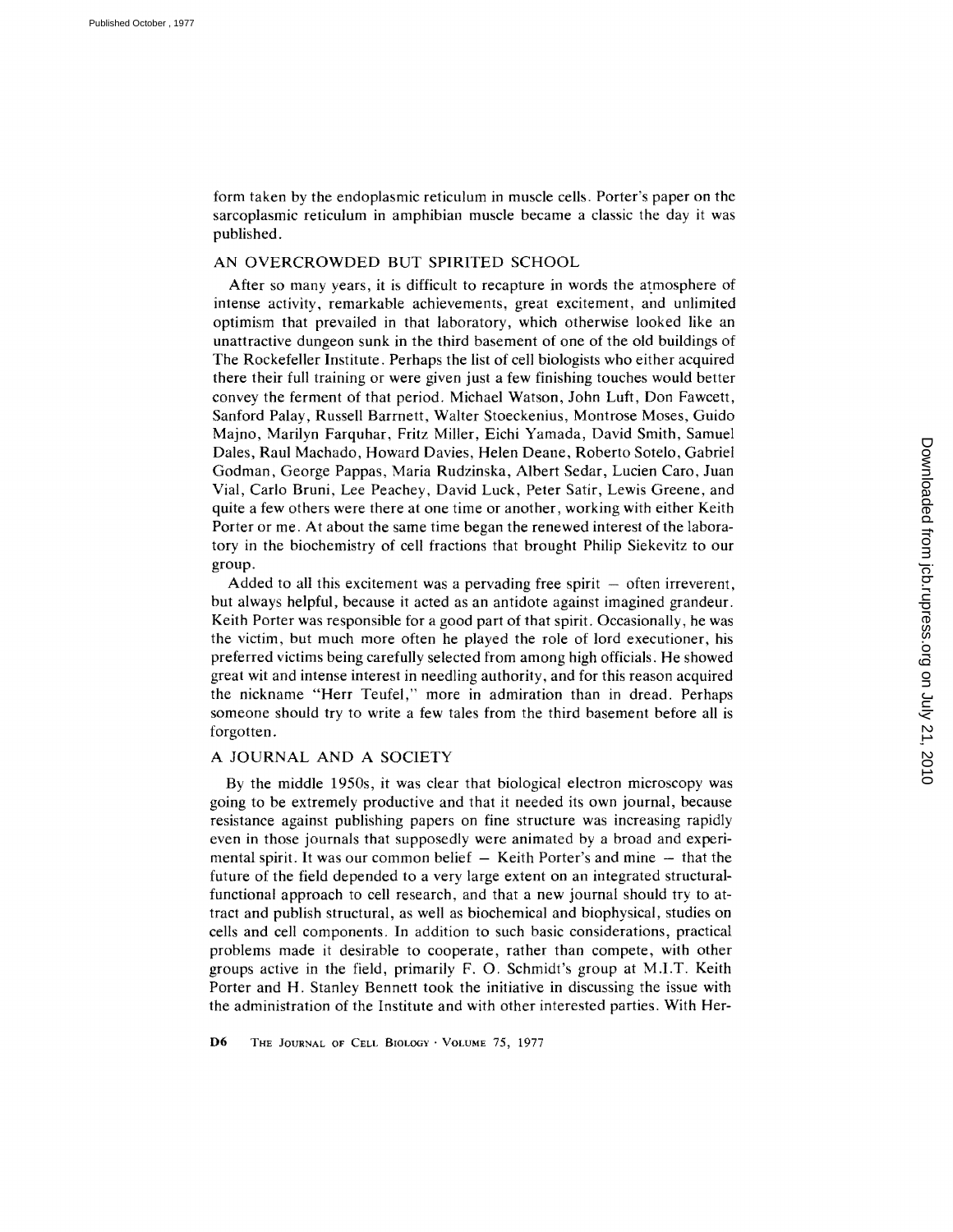bert Gasser's strong support, the discussions were brought to a favorable conclusion in the spring of 1954, and in 1955 the first issue of *The Journal of Biochemical and Biophysical Cytology* was published by The Rockefeller Institute. The list of the members of its first editorial board<sup>3</sup> gives a clear indication of the original intents of the Journal and of the constructive approach Keith Porter took in matters of scientific organization. Herr Teufel was not really joining the establishment; age and commitment were making him wiser.

In its second year of existence, the Journal published as a supplement an impressive volume: it presented the state of the field as it emerged from a symposium on biological electron microscopy organized by Porter and held at Arden House in Harriman, New York.

The publication of a journal that encouraged an integrated look at basic biological problems, the creation of many new biology laboratories throughout the country, and the change in orientation of some old research groups led, in the late 1950s, to a social regrouping in the basic biological sciences. Cell biology was becoming an attractive central field, a common ground for groups that had worked in complete isolation just a few years before. A new community was in the making. With the same remarkable sense of timing that led to the foundation of the *Journal of Biophysical and Biochemical Cytology,* Porter convened a group of cell biologists (some tested converts and some catechumens) at The Rockefeller Institute in the spring of 1960 and, with them as charter members, founded the *American Society for Cell Biology.* A few years later, he proposed that the name of the Journal be changed to *The Journal of Cell Biology* and that its editorial responsibilities be shared with the new Society. The proposal was accepted, and still governs the editorial policies of the Journal,

# SUCCESS FOLLOWED BY PROBLEMS

After trying hard for about five years with very limited means, and after working harder for about ten more years with decent equipment, Porter made his laboratory a success at Rockefeller, but a success with all the mixed blessings that usually attend such a situation. He had been member and professor of The Rockefeller Institute for quite some time, officially and actually the head of the department; the laboratory had moved to new and (by comparison) spacious and elegant quarters in a new building; and  $-$  to compensate for those many years in the basement  $-$  it had a splendid view over the East River. Finally, everything seemed to be calm, stable, and serene; but we didn't count on deans, presidents, and *almae matres.* Any enterprising dean believes that a successful group must be split so that he can get one of the splinters, without thinking for a moment that some groups really deserve to be left alone. Also, and unfortunately, few scientists (properly imprinted in graduate school) resist the temptation to reeducate their alma mater. And so it came

The editorial board included Richard S. Bear, H. Stanley Bennett, Albert L. Lehninger, George E. Palade. Keith R. Porter, Francis 0. Schmitt, Franz Schrader, and Arnold M. Seligman.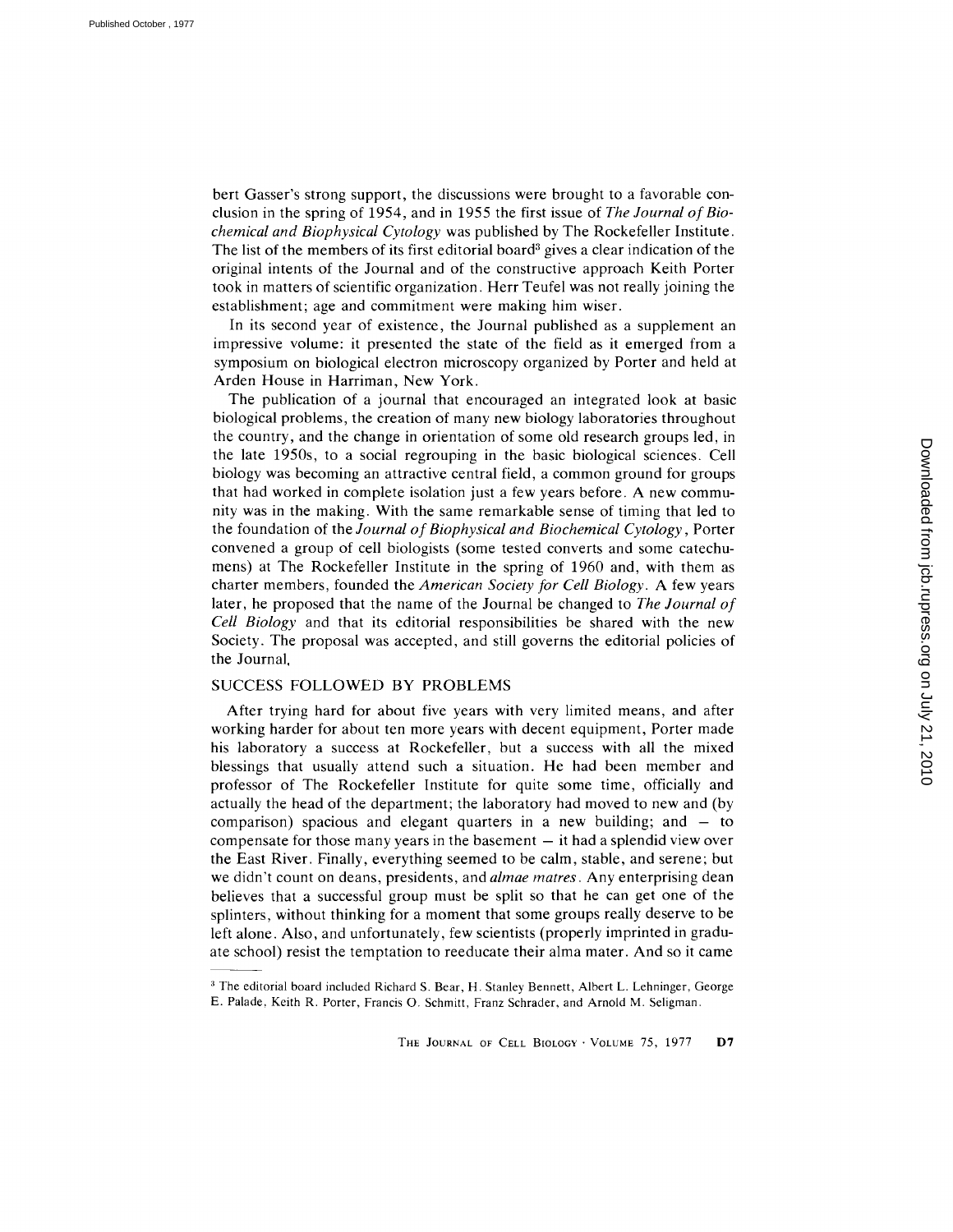about that, in 1961, Keith Porter left The Rockefeller University and moved to the Biological Laboratories of Harvard University with part of our former group. At the time of his departure, we unveiled his portrait, for which he provided, in the old style of the third basement, the inscription: "Our father who art at Harvard."

## THE HARVARD YEARS

At Harvard, Porter returned to undergraduate teaching, in which he had been involved as a graduate student a number of years earlier? He liked the experience, and the students gave his course high marks. The byproducts were two beautifully illustrated atlases entitled *An Introduction to the Fine Structure of Cells and Tissues* (with Mary A. Bonneville) and *Introduction to the Fine Structure of Plant Cells* (with Myron Ledbetter). The first has gone through a number of editions and has been translated into German, Italian, and French.

The research of Porter's new group concentrated on the sarcoplasmic reticulum and the T system (with Clara Franzini-Amstrong), on coated vesicles and their involvement in the uptake of specific proteins (with Thomas Roth), and, especially, on microtubules and their role in motility, cell division, and maintenance of cell shape (with Lewis Tilney, J. Richard McIntosh, and Ursula Goodenough-Johnson). From the period date a number of important findings concerning the fine structure of microtubules *in situ* (with Ledbetter) and the sensitivity of microtubules within living cells to cold and high pressure (with Tilney). Still at Harvard, Porter began to explore a very attractive system: the pigment cells (melano- and erythrophores) of fish scales, in which microtubules are heavily involved in the control of the distribution of pigment granules. Additional topics investigated on a more limited scale included particulate uptake and lipid absorption in the intestinal epithelium (with Robert Cardell), hepatocytes and hepatoma cells (with Carlo Bruni), and chromatolysis in neurons after transection of their axons (with Donald Price).

Although there was continuous progress in research, the rest of the picture at Harvard did not seem to be entirely to Porter's liking. I assume that, for a man interested in organizing and reforming on a large scale, the combination of cherished traditional formulae, high prestige, and limited resources (which seem to go together in great academic institutions) became discouraging after a while. *Almae matres* usually consider that education is essentially a unidirectional process, from the administration all the way down to students, without so much as a partial reversal in direction.

# THE YEARS AT BOULDER

In the late 1960s (1968), Porter found the opportunity of organizing, on a scale commensurate with his talents and interests, a new laboratory at the University of Colorado in Boulder. The scope was broadened to cover develop-

<sup>&#</sup>x27;Â At Rockefeller, he had participated with the other members of the group in a graduate course in cell biology.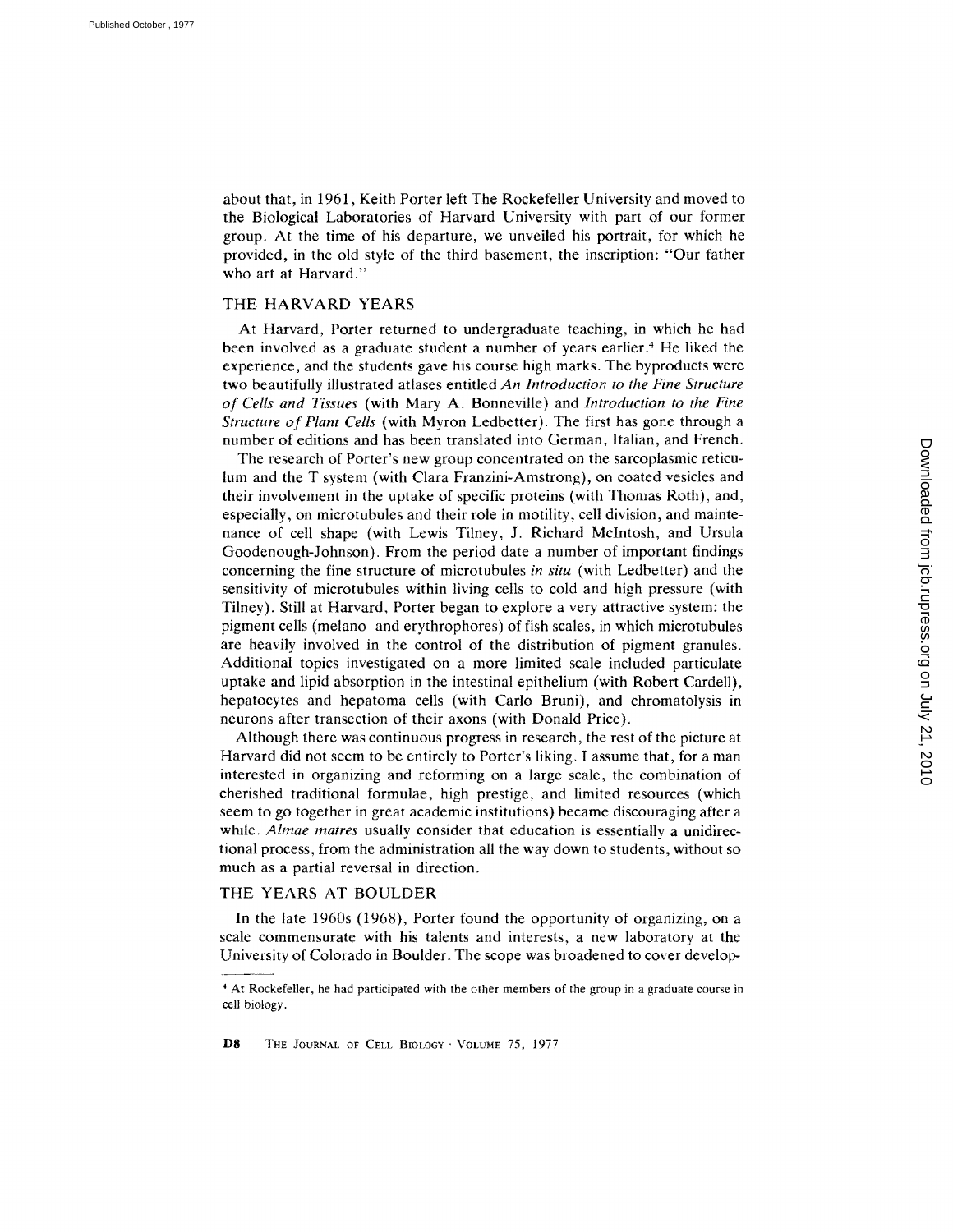mental and molecular biology, as well as cellular biology, and the equipment has expanded to include scanning electron microscopes and, especially, a highvoltage (1,000 kV) electron microscope operated as a regional resource. Into the new machines were fed specimens of the kind used in the early beginnings: cultured cells examined *in toto* for the structural details of their surfaces or for the tridimensional aspects of their internal organization. Impressive variations in surface morphology as a function of cell transformation or phase in the cell's cycle were discovered, and another, finer reticulum seemed to appear in the cytoplasmic matrix within the meshes of the now old and respectable endoplasmic reticulum. But we are too close in time to the new findings to be able to assess their future intelligently.

## AN INTERNATIONAL CONGRESS IN BOSTON

While Keith Porter was deeply involved in the organization of his Institute at Boulder. some people wondered if he had forgotten the community of cell biologists. All his past communal creations<sup>5</sup> were doing well, but there was no sign of any new spectacular development, and communities are demanding and impatient, besides being forgetful. At about that time, he proposed organizing the first international congress on cell biology, to be held in Boston in the year of the nation's bicentennial, with the American Society for Cell Biology acting as host.

The planning took two years, the officers of the Society had to be reeducated in temerity, the treasurer had to forget  $-$  with great reluctance  $-$  his conservative bent, and the local committee had to fight in defense of Bostonian propriety, but the congress finally took place. By indisputable consensus, it was a great scientific event and a memorable social occasion. The treasurer got all his money back, and Keith Porter appeared at the Congress Ball dressed like Benjamin Franklin, the American genius who knew how to needle authority in his own way.

# INSTEAD OF A CONCLUSION

So it is fitting to honor Keith Porter for his science: an ever-closer look, by increasingly stronger and diversified means, at the organization of living systems. And it is also fitting to recognize his ability to dare, move, and organize on a large scale, and with a remarkable sense of timing, all kinds of activities, including this Journal and our Society.

This brief excursion through Keith Porter's career in science is incomplete, partial, arbitrarily limited to laboratories and universities, and thus dissected away from the context of his full life. Its style is unconventional to the point that it may appear irreverent to some readers. But the real intent is quite different: this short dedicatory paper is, in fact, humanized history written with great and due affection, for Keith Porter has been and still is our father-at least to many of us.

**They included the Tissue Culture Association founded in 1947.**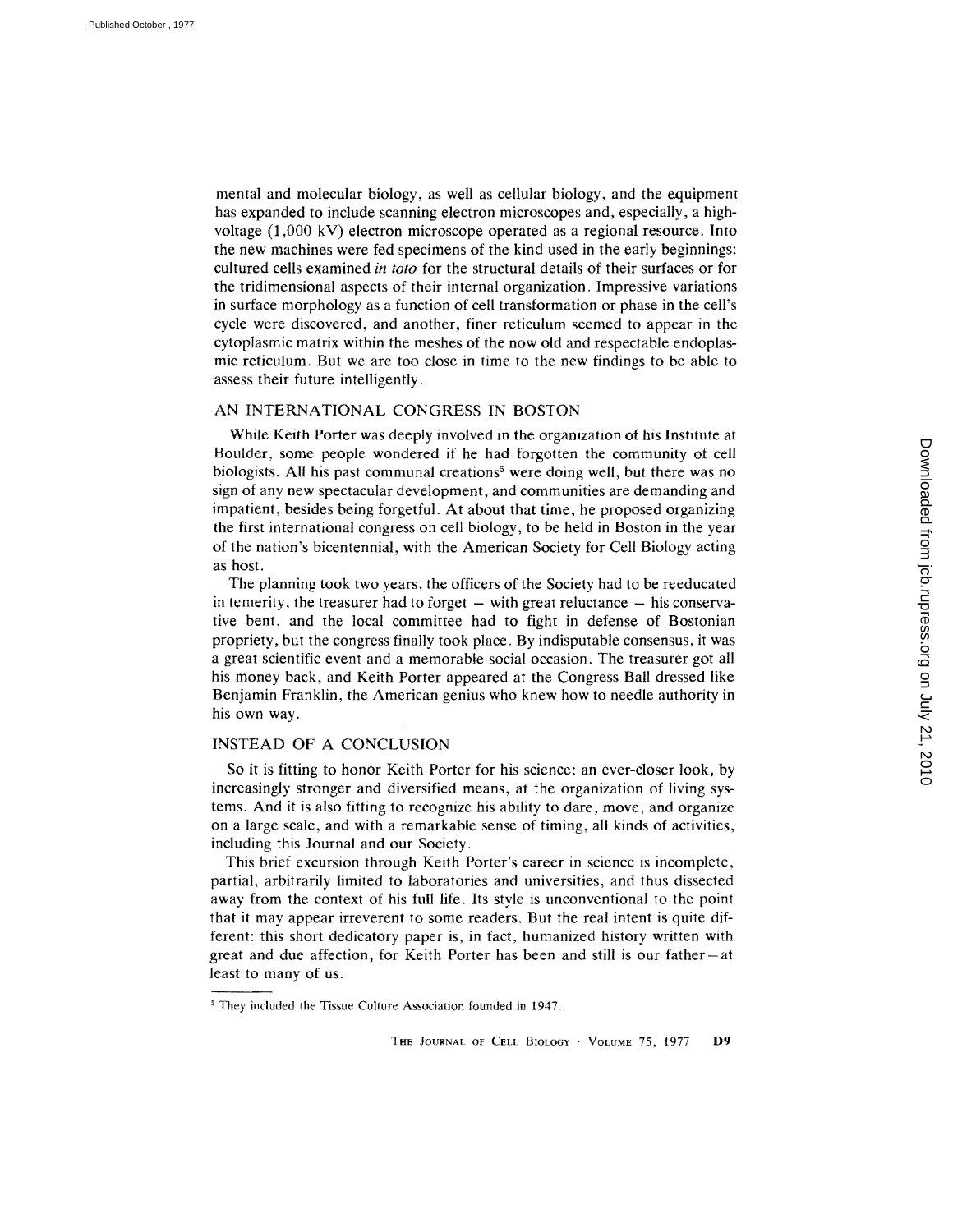#### BIBLIOGRAPHY OF KEITH ROBERTS PORTER

- PORTER, K. R. *1939.* Androgenetic development of the egg of *Rana pipiens. Biol. Bull.*  1939a *(Woods Hole). 77:233-257.*
- PORTER, K. R. *1939.* Androgenetic hybridization using *Rana brachycephala* (Cope) and *Rana pipiens* (Schreber). *Anat. Rec. 75:114.* (Abstr.).
- PORTER, K. R. *1941.* Diploid and androgenetic haploid hybridization between two forms of *Rana pipiens,* Schreber. *Biol. Bull. (Woods Hole). 80:238-264.*
- 1941b Porter, K. R. 1941. Developmental variations resulting from the androgenetic hybridization of four forms of *Rana pipiens. Science (Wash. D.C.).* 93:439a. (Abstr.).
- PORTER, K. R. 1942. Developmental variations resulting from various associations of frog  $1942a$ cytoplasms and nuclei. *Trans.* N. *Y. Acad. Sci. 4:213-217.*
- YEGIAN, D., and K. R. PORTER. *1944.* Some artifacts encountered in stained preparations of tubercle bacilli. I. Non-acid-fast forms arising from mechanical treatment. *J. Bacteriol. 48:83-91.*
- PORTER, K. *R.,* A. CLAUDE, and E. F. FULLAM. *1945.* A study of tissue culture cells by electron microscopy. *J. Exp. Med. 81:233-246.*
- 1945b Porter, K. R., and D. Yegian. 1945. Some artifacts encountered in stained preparations of tubercle bacilli. **11.** Much granules and beads. *J. Bacterial. 50563-575.*
- CLAUDE, A,, K. R. PORTER, and E. G. PICKELS. *1946.* Electron microscope study of chicken tumor cells. *Cancer Res. 6502a.* (Abstr.).
- PORTER, *K.* R. *1946.* The inheritance of nuclear properties which find expression in the first *72* hours of development of *Rana pipiens,* Schreber. *Anat. Rec. 94:403-404a.*  (Abstr.).
- PORTER, *K.* R., and E. G. PICKELS. *1946.* Electron microscopy of normal and malignant cells. *Cancer Res. 6:502a.* (Abstr.).
- 1946d Porter, K. R. 1946. The cytology of cultured cells as revealed by the electron microscope. Anat. Rec. 94:480a. (Abstr.).
- 1947a Porter, K. R., and C. v. Z. HAWN. 1947. The culture of tissue cells in clots formed from purified bovine fibrinogen and thrombin. *Proc. Soc. Exp. Biol. Med. 65309-314.*
- HAWN, C. v. *Z.,* and K. R. PORTER. *1947.* The fine structure of clots formed from purified bovine fibrinogen and thrombin: a study with the electron microscope. *J. Exp. Med. 86:285-292.*
- CLAUDE, A,, K. R. PORTER, AND E. G. PICKELS. *1947.* Electron microscope study of chicken tumor cells. *Cancer Res. 7:421-430.*
- PORTER, K. R., and H. P. THOMPSON. *1947.* Some morphological features of cultured rat sarcoma cells as revealed by the electron microscope. *Cancer Res. 7:431-438.*
- 1947e GRANICK, S., and K. R. PORTER. 1947. The structure of the spinach chloroplast as interpreted with the electron microscope. Am. J. Bot. 34:545-550.
- PORTER, K. R., and H. P. THOMPSON. *1947.* Some morphological features of cultured rat sarcoma cells as revealed by the electron microscope. *Acta Unio Int. Contra Cancrum. 6:665-667.*
- PORTER, *K. R.,* and H. P. THOMPSON. *1948.* A particulate body associated with epithelial cells cultured from mammary carcinomas of mice of a milk-factor strain. *J. Exp. Med. 88:15-24.*
- PORTER, *K. R. 1948.* The fine structure of the cytoplasm of cultured tissue cells.Anat. *Rec. 100:704a.* (Abstr.).
- PORTER, K. R., and C. v. Z. HAWN. 1949. Sequences in the formation of clots from 1949a purified bovine fibrinogen and thrombin: a study with the electron microscope. *J. Exp. Med. 90:225-232.*
- JACQUEZ, J. A,, and K. R. PORTER. *1949.* Electron-microscopy observations on Hodgkin's material. *Cancer. 2:853-856.*
- 1949c PORTER, K. R., and P. VANAMEE. *1949.* Observations on the formation of connective
- $D10$ THE JOURNAL OF CELL BIOLOGY · VOLUME 75, 1977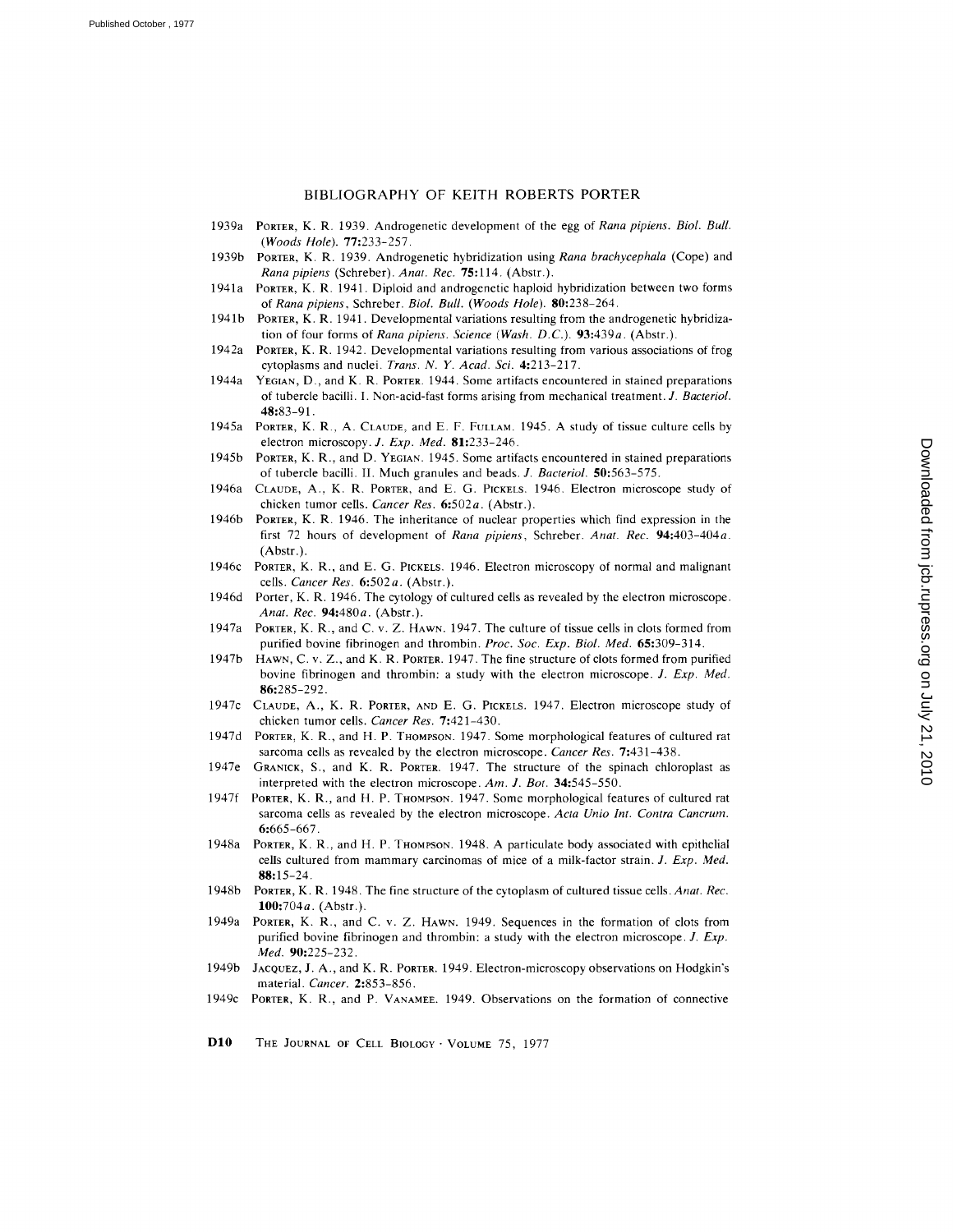tissue fibers. *Proc. Soc.* Exp. *Biol. Med. 71:513-5 16.* 

- 1949d VANAMEE, P., and K. R. PORTER. 1949. The formation of certain connective tissue fibers. *Anal. Rec. 105:545a.* (Ahstr.).
- HAWN, C. **v.** Z., and K. R. PORTER. *1950.* The tine structure of clots formed from purified bovine fibrinogen and thrombin: a study with the electron microscope. *Ber. dig. Pathol. 5:15.* (Abstr.).
- 1951a PORTER, K. R. *1951.* Electron microscopy of cultured tissue cells. *In* Methods in Medical Research. M. E. Visscher, editor. Year Book Medical Publishers, lnc. Chicago, 111. *288- 291.*
- ASHLEY, C. A., K. R. PORTER, D. E. PHILPOTT, AND G. M. HASS. *1951.* Observations by electron microscopy on contraction of skeletal myofibrils induced with adenosinetriphosphate. J. *Exp. Med. 94:9-20.*
- VANAMEE, P., and **K.** PORTER. *1951.* Observations with the electron microscope on the solvation and reconstitution of collagen. *J. Exp. Med.* 94:255-266.
- PORTER, **K.** R. *1950.* The fixation of cells for electron microscopy. *Anal. Rec. 106:311- 3120.* (Abstr.).
- VANAMEE, P., and K. R. PORTER. *1951.* Observations on solvation and reconstitution of collagen. *Fed. Proc. 10:263.* (Ahstr.).
- PORTER, K. R. *1952.* Repair processes in connective tissues. *In* Connective Tissues. C. Ragan, editor. Transactions of the 2nd Conference of the Josiah Macy, Jr. Foundation, *1951.* Josiah Macy, Jr. Foundation. New York.
- 1952b PORTER, K. R. The morphogenesis of collagen fibers. Anat. Rec. 1952. 112:376. (Abstr.).
- BENNETT, H. S., and K. R. PORTER. *1952.* Some changes in myofibrils associated with contraction. *Anal. Rec. 112:310a.* (Abstr.).
- PALADE. *G.* E., and PORTER, K. R. *1952.* The endoplasmic reticulum of cells *in situ. Anat. Rec. 112:370a.* (Abstr.).
- PORTER, K. R., and F. L. KALLMAN. *1952.* Significance of cell particulates as seen by electron microscopy. *Ann. N.* Y. *Acud. Sci. 54:882-891.*
- FAWCETT, D, W., and **K.** R. PORTER. *1952.* A study of the fine structure of ciliated epithelial cells with the electron microscope. Anat. Rec. 113:539a. (Abstr.).
- PORTER, **K.** R., and **F.** KALLMAN. *1953.* The properties and effects of osmium tetroxide as a tissue fixative with special reference to its use for electron microscopy. *Exp. Cell Res. 4:127-141.*
- PORTER, *K.* R. *1953.* Observations on a submicroscopic basophilic component of cytoplasm. J. Exp. *Med. 97:727-750.*
- FAWCETT, D. **W.,** and K. R. PORTER. *1953.* A comparative study of ciliated epithelium with the electron microscope. Anat. Rec. 115:425 a. (Abstr.).
- RUDZINSKA, M. A., and K. R. PORTER. *1953.* An electron microscope study of a protozoan, *Tocophyra infusionum. Anat. Res.* 115:363-364a. (Abstr.).
- RUDZINSKA, M. A., and **K.** R. PORTER. *1953.* Submicroscopic morphology of structures involved in the feeding of *Tokophrya infusionum. Proc. Soc. Protozool.* 4:9*a.* (Abstr.).
- BENNETT, H. S., and **K.** R. PORTER. *1953.* An electron microscope study of sectioned breast muscle of the domestic fowl. Am. **1** *Anal. 9361-105.*
- PORTER, **K.** R. *1953.* The submicroscopic structure of animal epidermis. **J.** Appl. *Physics. 241424.* (Ahstr.).
- PORTER, K. R. *1953.* Changes in cytoplasmic fine structure accompanying mitosis in rat sarcoma cells. J. Appl. *Physics. 24:1423a.* (Abstr.).
- PORTER, K. **R.,** and J. BLL'M. *1953.* A study in microtomy for electron microscopy. *Anaf. Rec. 117:685-710.*
- FAWCETT, D, W., and **K. R.** PORTER. *1954.* A study of the fine structure of ciliated epithelia. *J. Morphol.* **94:**221-281.
- 1954b PORTER, **K.** R. *1954.* Cell and tissue differentiation in relation to growth (animals). *In*  Dynamics of Growth Processes. E. J. Boell, editor. Princeton University Press, Princeton,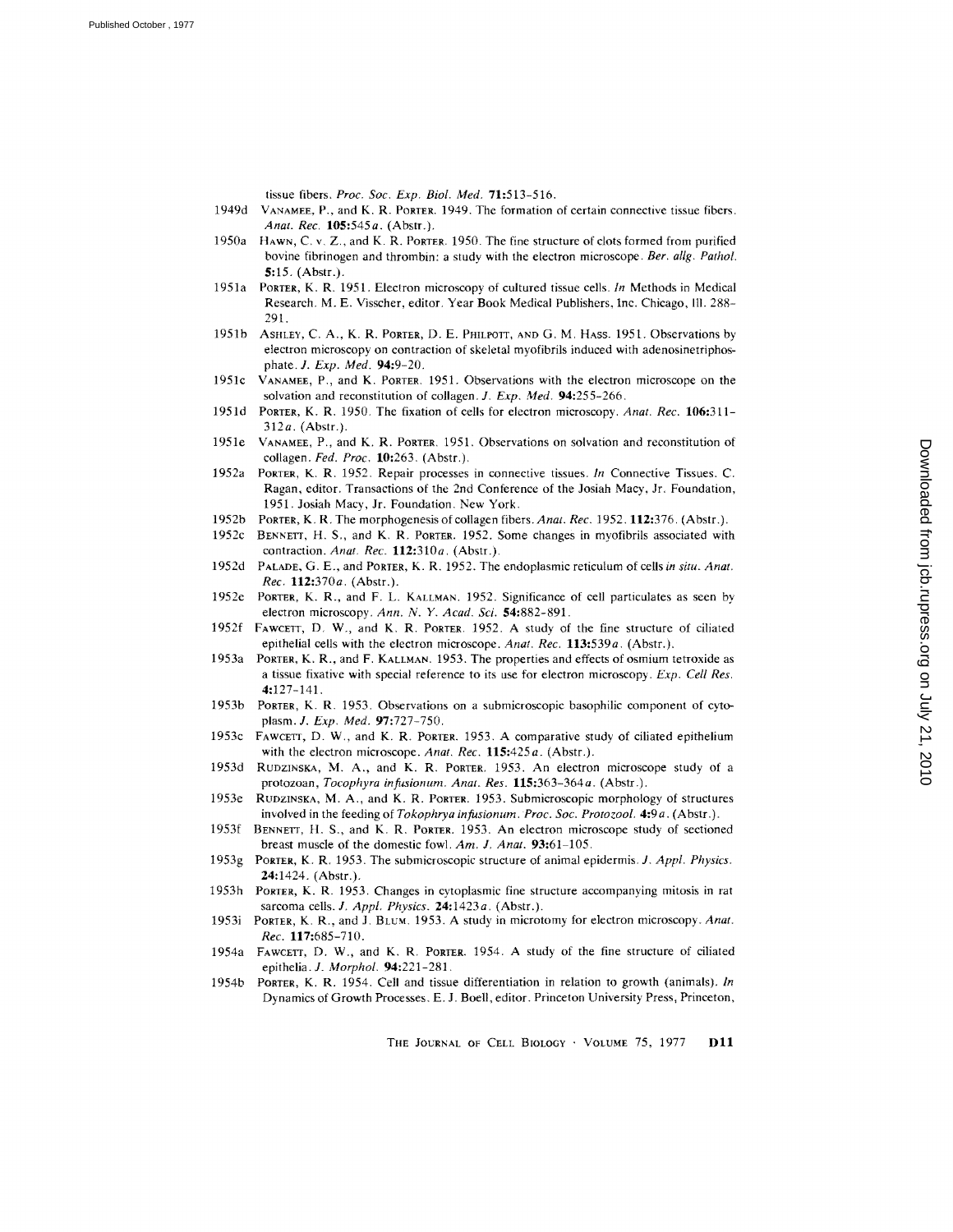**N.J.** 95-110.

- 1954c PORTER, K. R. 1954. Observations on the submicroscopic structure of animal epidermis. *Anaf. Rec.* 118:443a. (Abstr.).
- 1954d PORTER, K. R. 1954. The myo-tendon junction in larval forms of *Amblystoma punctatum. Anal. Rec.* 118:342. (Abstr.).
- 1954e MEYER, H. and PORTER, K. R. 1954. A study of *Trypanosoma cruz.i* with the electron microscope. *Parasitology.* 44: 16-23.
- 1954f SEDAR, A. **W.,** and K. R. PORTER. 1954. The fine structure of the cortical components of Paramecium multimicronucleatum. *J. Protozool.* 1(Suppl.):4. (Abstr.).
- 1954g RUDZINSKA, M. A. and K. R. PORTER. 1954. The origin and fine structure of the brood pouch in *Tokophrya infusionum. J. Protozool.* 1(Suppl.):7-8. (Abstr.).
- 1954h PORTER, **IS.** R. 1954. Electron microscopy of basophilic components of cytoplasm. J. *Histochem. Cytochem.* 2:346-373.
- 1954 RL'DZINSKA, M. **A.,** and K. R. PORTER. 1954. The fine structures of *Tokophrya infusionurn*  with emphasis on the feeding mechanism. *Trans. N.Y. Acad. Sci.* 16:408-411.
- 19541 PORTER, K. R. 1954. The certification of commercial culture media. *Ann.* N.Y. *Acud. Sci.,*  58:1029-1038.
- 1954k PALADE, G. E. and K. R. PORTER. 1954. Studies on the endoplasmic reticulum. 1. Its identification in cells in *situ. J. Exp. Med.* 100:641-656.
- 19541 RUDZINSKA, M. A., and K. R. PORTER. 1954. Electron microscopy study of intact tentacles and disc in *Tokophrya infusionurn. Experientia (Basel).* 10:460.
- 1954m PALADE, G. E., and K. R. PORTER. 1954. The endoplasmic reticulum. *Excerpta Med. Int. Congr. Ser.* **8:**411*a*. (Abstr.).
- 195411 PORTER, **K.** R. 1954. Changes in cell fine structure accompanying mitosis. *Excerpta Med.*  8:411-412. (Abstr.).
- 1955a PORTER, K. R., and 1. TAMM. 1955. Direct visualization of a mucoprotein component of urine. *J. Biol. Chem.* 212:135-140.
- 1955b ROBBIXS, **W.** C., R. F. WATSON, G. **D.** PAPPAS, and K. R. PORTER. 1955. Some effects of anti-collagen serum on collagen formation in tissue culture: a preliminary report. *J. Biophys. Biochem. Cytol.* 1:381-384.
- 1955c PORTER, K. R. The fine structure of cells. 1955. *Fed. Proc.* 14:673-682.
- 1955d RUDZINSKA, M. **A.,** and **K.** R. PORTER. 1955. Observations on the fine structure of the macronucleus of *Tokophrya infusionum. J. Biophys. Biochem. Cytol.* 1:421-428.
- 1955e SEDAR, A. **W.,** and K. R. PORTER. 1955. The fine structure of conical components of Paramecium multimicronucleatum. *J. Biophys. Biochem. Cytol.* 1:583-604.
- 1955f RUDZINSKA, M.A.. and K. **R.** PORTER. 1955. The structure and behavior of the macronucleus in *Tokophrya infusionum* as revealed by light and electron miroscopy. *J. Protozool.* 2(Suppl.):5. (Abstr.).
- 1955g PORTER, **K.** R. 1955. Changes in cell fine structure accompanying mitosis. Symposium on Fine Structure of Cells. Eighth Congress of Cell Biology, Leiden, 1954. Interscience Publishers, Inc., New York. 236-250.
- 1956a PORTER, K. R. 1956. The sarcoplasmic reticulum in muscle cells of Amhlystoma larvae. **J.**  *Biophys. Bwchem. Cyto/.* 2:163-170.
- 1956b PORTER, K. R. 1956. George Hall Hogeboom (1913-1956). **J.** *Biophys. Biochem Cytol.*  2:ix-xvi.
- 1956c PORTER, K. R. 1956. Observations on the fine structure of animal epidermis. Proceedings of the International Conference on Electron Microscopy, London, 1954. Royal Microscopical Society, London. 539-546.
- 1957a PORTER, K. R. 1957. The submicroscopic morphology of protoplasm. The Harvey Lectures 1955-56, Series LI. Academic Press, Inc., New York. 175-228.
- 1957b PORTER, **K.** R., and G. E. PALADE. 1957. Studies on the endoplasmic reticulum. 111. Its form and distribution in striated muscle cells. **J.** *Biophys. Biochem. Cytoi.* 3:269-300.
- 1957c PORTER, **K.** R., and L. D. PEACHEY. 1957. A generalized concept of the endoplasmic
- D12 THE JOURNAL OF CELL BIOLOGY · VOLUME 75, 1977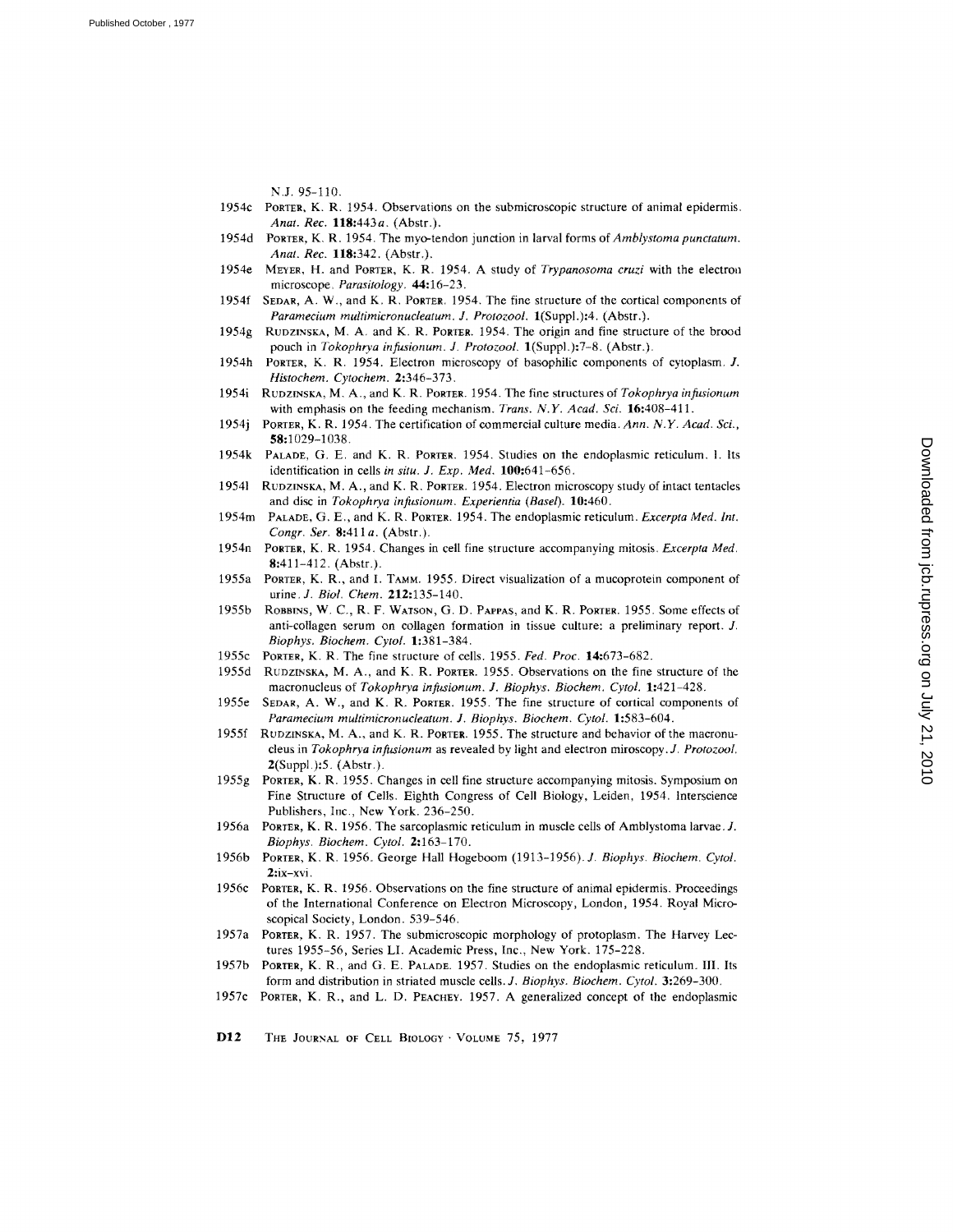reticulum. Phys. Verhandl., 8:214a. (Abstr.).

- 1959a PORTER, **K.** R., and *G.* D. PAPPAS. 1959. Collagen formation by fibroblasts of the chick embryo dermis. J. Biophys. Biochem. Cytol. 5:153-166.
- 1959b PEACHEY, L. D., and K. R. PORTER. 1959. Intracellular impulse conduction in muscle cells. Science (Wash. **D.** C.). 129:721-722.
- 1959c SOTELO, J. R., and **K.** R. PORTER. 1959. An electron microscope study of the rat ovum. J. Biophys. Biochem. Cytol. 5:327-342.
- 1959d PORTER, K. R. 1959. The biology of myelin: other membrane-limited structures of cells. In Progress in Neurobiology. IV. The Biology of Myelin. S. R. Korey, editor. New York, Paul B, Hoeber, Inc., 37-58.
- 1959e PORTER, **K.** R., and C. BRUNI. 1959. An electron microscope study of the early effects of 3'-Me-DAB on rat liver cells. Cancer Res. 19:997-1010.
- 1959f MACHADO, R. D.. and K. R. PORTER. 1959. Fine structure of the cells in root tip of Allium cepa *L.* Proceedings of the Ninth International Botanical Congress. 2A:23a. (Abstr.).
- 1959g DEANE, H. W., and **K.** R. PORTER. 1959. Cytophysiology of seminal vesicle epithelium, Anal. Rec. 133:371a. (Abstr.).
- 1959h YAMADA, E., and K. R. PORTER. 1959. Myeloid bodies on pigmented epithelium of the frog's eye. Anat. Rec. 133:459a-460a. (Abstr.).
- 1959i DEANE, H. W., and K. R. PORTER. 1959. Correlated histochemical and electron microscopic observations on the mouse seminal vesicle. J. Histochem. Cytochem. 7:315a-316a. (Abstr.).
- 19591 PORTER, K. R., and C. BRUNI. 1959. Electron microscope investigation on the early stages of rat liver carcinogenesis following the administration of 3'-Me-DAB. Proc. **Am.** Assoc. Cancer Res.  $3:53a$ . (Abstr.).
- 1959k PORTER, K. R. Presentation of Lee DeBorde Peachey for degree of Doctor of Philosophy. The Rockefeller Institute. New York June 18. 1959.
- 19591 PORTER, K. R. 1959. Structure of cytoplasm. Proceedings of the Ninth International Botanical Congress. 2A:28a-29a. (Abstr.).
- 1960a PORTER, K. R., and R. D. MACHADO. 1960. Studies on the endoplasmic reticulum. IV. Its form and differentiation during mitosis in cells of onion root tip. J. Biophys. and Biochem. Cytol. 7:167-180.
- 1960b PORTER, **K.** R. 1960. Problems in the study of nuclear fine structure. Fourth International Conference on Electron Microscopy, Berlin 1958. Springer-Verlag, Berlin. 186-199.
- 1960c PORTER, K. P.. and **J.** B. CAULFIELD. 1960. The formation of the cell plate during cytokinesis in Allium cepa L. Fourth International Conference on Electron Microscopy, Berlin 1958. Springer-Verlag, Berlin. 503-507.
- 1960d PORTER, K. R. Microscopic elettronica della carcinogenesi epatica nel ratto in sequito alla somministrazione di 3'-Me-DAB. 1' Symposium Annuale Societa Italiana di Cancerologia, Pisa. 13-29.
- 1960e DEANE, H. W., and K. R. PORTER. 1960. Response of the epithelium of mouse vesicular glands to altered levels of circulating androgen. First International Congress on Endocrinology. 971.
- 1960f PORTER, K. R., and YAMADA, E. 1960. Studies on the endoplasmic reticulum. V. Its form and differentiation in pigment epithelial cells of the frog retina. **J.** Biophys. Biochem. Cytol. 8:181-205.
- 1960g DEANE, H. W., and K. R. PORTER. 1960. Comparative study of cytoplasmic basophilia and the population density of ribosomes in the secretory cells of mouse seminal vesicle. Z. Zellforsch. Mikrosk. Anal. 52:697-711,
- 1960h GODMAN, G., and K. R. PORTER. 1960. Chondrogenesis, studied with the electron microscope. J. Biophys. and Biochem. Cytol. 8:719-760.
- 1960i MILLONIC, *G.,* and K. R. PORTER. 1960. Structural elements of rat liver cells involved in glycogen metabolism. Proceedings of the European Regional Conference on Electron Microscopy, Delft 1960. De Nederlandse Vereniging voor Elcctronenmicroscopie,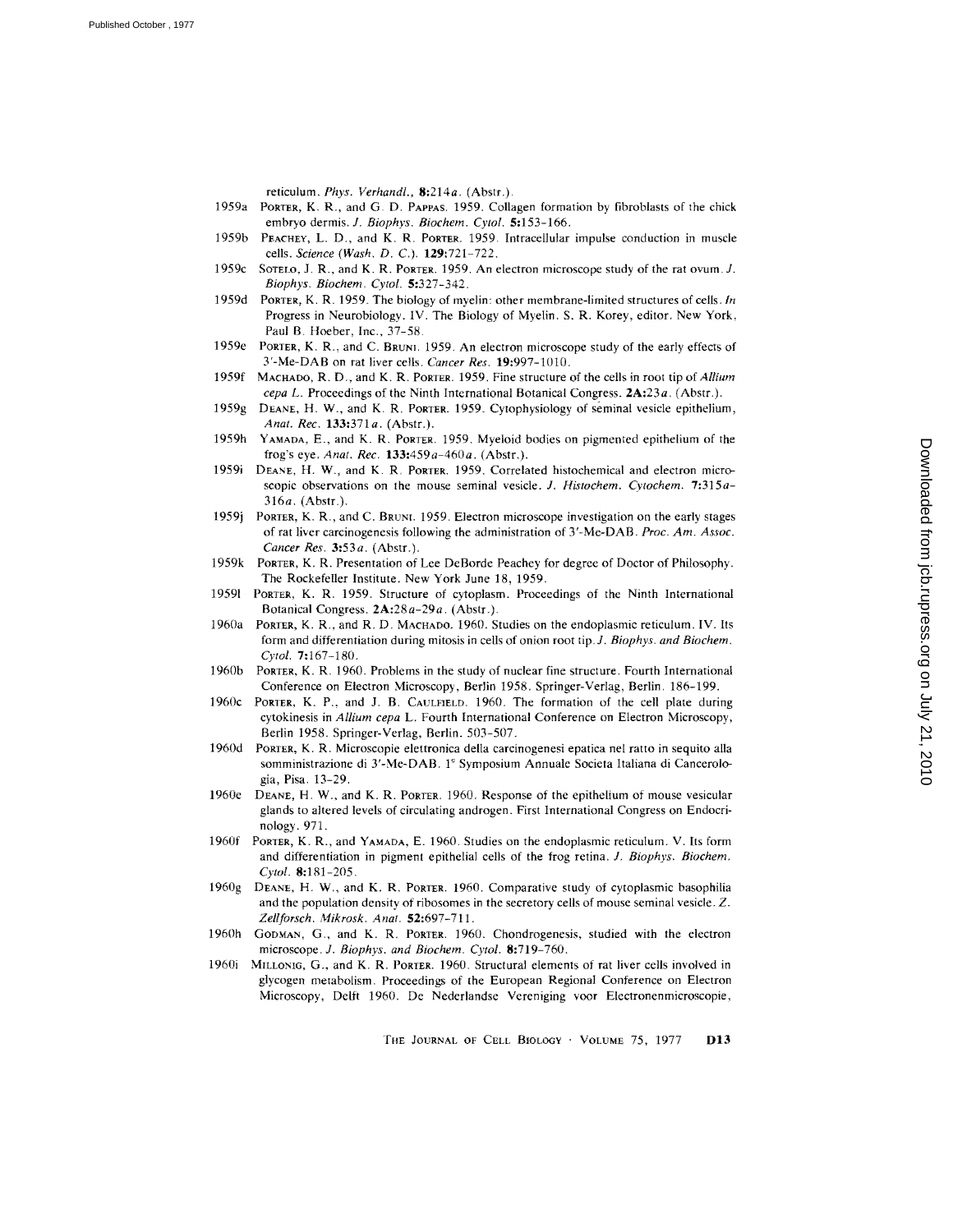2:655-659.

- 1960j PORTER, **K.** R., and **R.** D. MACHADO. 1960. The endoplasmic reticulum and the formation of plant cell walls. Proceedings of the European Regional Conference on Electron Microscopy, Delft 1960. De Nederlandse Vereniging voor Electronenmicroscopie, Delft. 754- 758.
- 1961a PORTER, K. R. 1961. The ground substance: observations from electron microscopy. In The Cell. Vol. II. J. Brachet and A. E. Mirsky, editors. Academic Press, Inc., New York. 621-675.
- 1961b PORTER, **K.** R. 1961. The endoplasmic reticulum; some current interpretations of its forms and functions. *In* Biological Structure and Function. Vol. 1. T. W. Goodwin and 0. Lindberg, editors. Academic Press, Inc., New York. 127-155.
- 1961c PORTER, K. R. 1961. The sarcoplasmic reticulum its recent history and present status. J. *Biophys. Biochem. Cytol.* 10(Suppl.):2 19-226.
- 1961d LEDBETTER, M. C., and K. R. PORTER. 1961. The fine structure of mitosis in sporagenous tissue of Saintpaulia after osmium fixation. First Annual Meeting of the American Society for Cell Biology. 124a. (Abstr.),
- 1961e ASHFORD, T. P., and K. R. PORTER. 1961. The response of hepatic cell fine structure to isolation perfusion. First Annual Meeting of the American Society for Cell Biology.  $10a$ . (Abstr.).
- 1962a ASHFORD, T. P., and K. R. PORTER. 1962. Cytoplasmic components in hepatic cell lysosomes. J. *Cell Biol.* 12:198-202.
- 1962b ROTH, T. F., and K. **R.** PORTER. 1962. Specialized sites on the cell surface lor protein uptake. Fifth International Congress for Electron Microscopy, Philadelphia 1962. Academic Press, Inc., New York. 2:LL-4.
- 1962c FRANZIM, *C.,* and K. **R.** PORTER. 1962. Changes in the morphology of the sarcoplasmic reticulum during a single contraction wave. Second Annual Meeting of the American Society for Cell Biology. 53a. (Abstr.).
- 1962d PORTER, K. R., and C. BRUNI. 1962. Comparative fine structures of slow- and fastgrowing hepatomas. Eighth International Cancer Congress. Moscow.
- 1962e PORTER, K. R. 1962. Foreword: a word of greeting to delegates to the Fifth International Congress of IFEMS. *Norelco Reporter*. 9:75-76.
- 1963a PORTER, **K.** R. 1963. Diversity at the subcellular level and its significance. *In* The Nature of Biological Diversity. **J.** M. Allen, editor. McGraw-Hill Book Co., Inc.. New York. 121- 163.
- 1963b PORTER, **K.** R., and M. A. BONNEVIILE. 1963. An Introduction to the Fine Structure of Cells and Tissues. Lea & Fcbiger, Philadelphia.
- 1963c LEDBETTER, M. C., and K. R. PORTER. 1963. A "microtubule" in plant cell fine structure. *J. Cell Biol.* 19:239-250.
- 1963d PORTER, **K.** R., M. B. BOWERS, and students. 1963. A study of chromatolysis in motor neurons of the frog *Rana pipiens.* Third Annual Meeting of the American Society for Cell Biology. *J. Cell Biol.*, 19:56a. (Abstr.).
- 1963e ROTH, T. F.. and K. R. PORTER. 1963. Membrane differentiation for protein uptake. *Fed. Proc.* 22:no. 2 (Abstr.).
- 1964a PORTER, K. R. 1964. Cell fine structure and biosynthesis of intercellular macromolecules. *Biophys. J.* &(Pi. II):167-196.
- 1964b FRAXZIM-ARMSTRONG. C.. and **K. R.** PORTER. 1964. The **Z** disc of skeletal muscle fibrils. *Z. Zellforsch Mikrosk. Anal.* 61:661-672.
- 1964c ROTH. T. F., and K. R. PORTER. 1964, Yolk protein uptake in the oocyte of the mosquito *Aedes aegypri* L. *J. Cell Bioi.* 20:313-332,
- 1964d PORTER, K. R. Ultramicrotomy. In Modern Developments in Electron Microscopy. B. Siege], editor. Academic Press, Inc., New York. 119-145.
- 1964e FRANZINI, C., and **K.** R. PORTER. 1964. Osservazioni sulle modificazioni della strutturd del reticule sarcoplasmico nel corso della contrazione. *In* From Molecule to Cell. Sympo-
- D<sub>14</sub> THE JOURNAL OF CELL BIOLOGY · VOLUME 75, 1977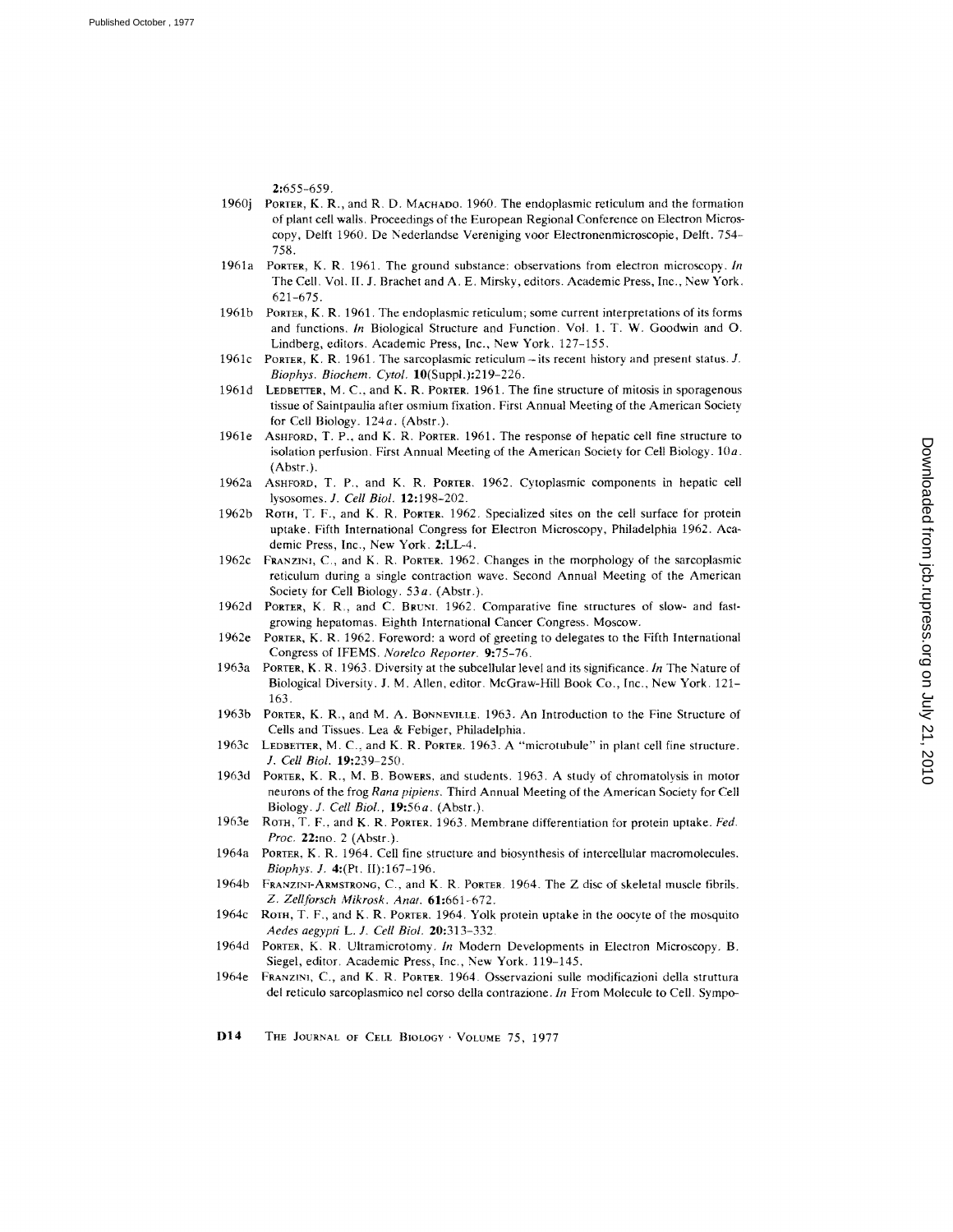sium on Electron Microscopy, Modena, April 1963. Consiglio Nazionale Delle Ricerche, Rome. 331-346.

- 1964f LEDBETTER, M.C., and K. R. PORTER. 1964. The fine structure of microtubules in plant cells. Science (Wash. **D.** C.). 144:872-874.
- 1964g FRANZINI-ARMSTRONG, C., and K. R. PORTER. 1964. Sarcolemmal invaginations and the T system in fish skeletal muscle. Nature *(Land.).* 202:355-357.
- 1964h PORTER, K. R., M. C. LEDBETIER, and S. BADENHAUSEN. 1964. The microtubule in cell fine structure as a constant accompaniment of cytoplasmic movements. Electron Microscopy 1964. Proceedings of the Third Regional Conference, Prague 1964. Publishing House of the Czechoslovak Academy of Sciences, Prague. Vol. B. 119. (Abstr.).
- 1964i PORTER, K. R., M. C. LEDBETTER, and S. BADENHAUSEN. 1964. The microtubule in cell fine structure as an accompaniment of cytoplasmic movements. Eleventh International Congress of Cell Biology, Brown University, Providence, Rhode Island, 1964. Excerpta Medica, International Congress Series, no. 77. 36a. (Abstr.).
- 1964j FRANZINI-ARMSTRONG, C., and K. R. PORTER. 1964. Sarcolemmal invaginations constituting the T system in fish muscle fibers. *J.* Cell Biol. 22:675-696.
- 1964k BYERS, B., and K. **R.** PORTER. 1964. Oriented microtubules in elongating cells of the developing lens rudiment after induction. Proc. Natl. Acad. Sci. U. S. A. 52:1019-1099.
- 19641 SILVEIRA, M., and K. R. PORTER. 1964. Spermatozoids of flatworms and their microtubule systems. Protoplasma. 59:240-265.
- 1964m PORTER, K. R., and C. BRUNI. 1964. Comparative fine structure of slow- and fast-growing hepatomas. Acta Union Internationale Contre Le Cancer. 20:1271-1274.
- 196411 PORTER, K. R., and M. C. LEDBETTER. 1964. The fine structure of dividing cells. Tenth International Botanical Congress. Edinburgh.
- 19640 PORTER, K. R., and M. A. BONNEVILLE. 1964. An Introduction to the Fine Structure of Cells and Tissues. Lea & Febiger, Philadelphia. 2nd edition.
- 1965a PORTER, K. R., and C. FRANZINI-ARMSTRONG. The sarcoplasmic reticulum. Sci. Am. 212:72-80.
- 196% PORTER, K. R., K. R. KENYON, AND S. BADENHAUSEN. 1965. Origin of discoidal vesicles in cells of transitional epithelium. Anal. Rec. 151:401a. (Abstr.).
- 1965c BRUNI, **C.,** and K. R. PORTER. 1965. The fine structure of the parenchymal cell of the normal rat liver. I. General observations. Am. *J.* Pathol. 46:691-755.
- 1965d PORTER, K. R., and M. A. BONNEVILLE. 1965. Einfuhrung in die Feinstruktur van Zellen und Geweben. Translated by Dr. **H.** F. Kern from 2nd edition. Springer-Verlag, Berlin.
- 1965e PORTER, K. R., and M. A. BONNEVILLE. 1965. Introduzione alla Struttura Submicroscopica delle Cellule e dei Tessuti. Translated by Prof. Carlo Rizzoli from 2nd edition. Piccin Editore, Padova, Italy.
- 1965f PORTER, K. R. 1965. Microtubules and intracellular motility, abstracts of papers of CIBA Foundation Symposium, "Principles of Biomolecular Organization", London, June 9-11, 17.
- PORTER, K. R. 1965. Illustrations of cell fine structure. In Ideas in Modern Biology. **J.**  Moore, editor Natural History Press. Garden City, N.Y. 95-123.
- 1965h PORTER, K. R. Some structural features of cell participation in collagen and basement membrane production. Remarks from Arden House conference on Biology and Chemistry of Extracellular Matrices, 2-4 November 1964.
- 1965i PORTER, K. R., and L. G. TILNEY. 1965. Microtubules and intracellular motility. Science (Wash. **D.** C.). 150:382u. (Abstr.).
- 1965j TILNEY, L. G., and K. R. PORTER. 1965. Studies on microtubules in Heliozoa. I. The fine structure of Actinosphaerium nucleofilum (Barrett), with particular reference to the axial rod structure. Protoplasma. 60:317-344.
- 1965k PORTER, K. R., N. KAWAKAMI, AND **M.** C. LEDBETTER. 1965. Structural basis of streaming in Physarum polycephalum. *J. Cell. Biol.* 27:78a. (Abstr.).
- 19651 CARDELL, R. **R.,** D. S. BADENHAUSEN, and K. R. PORTER. 1965. Fine structure of rat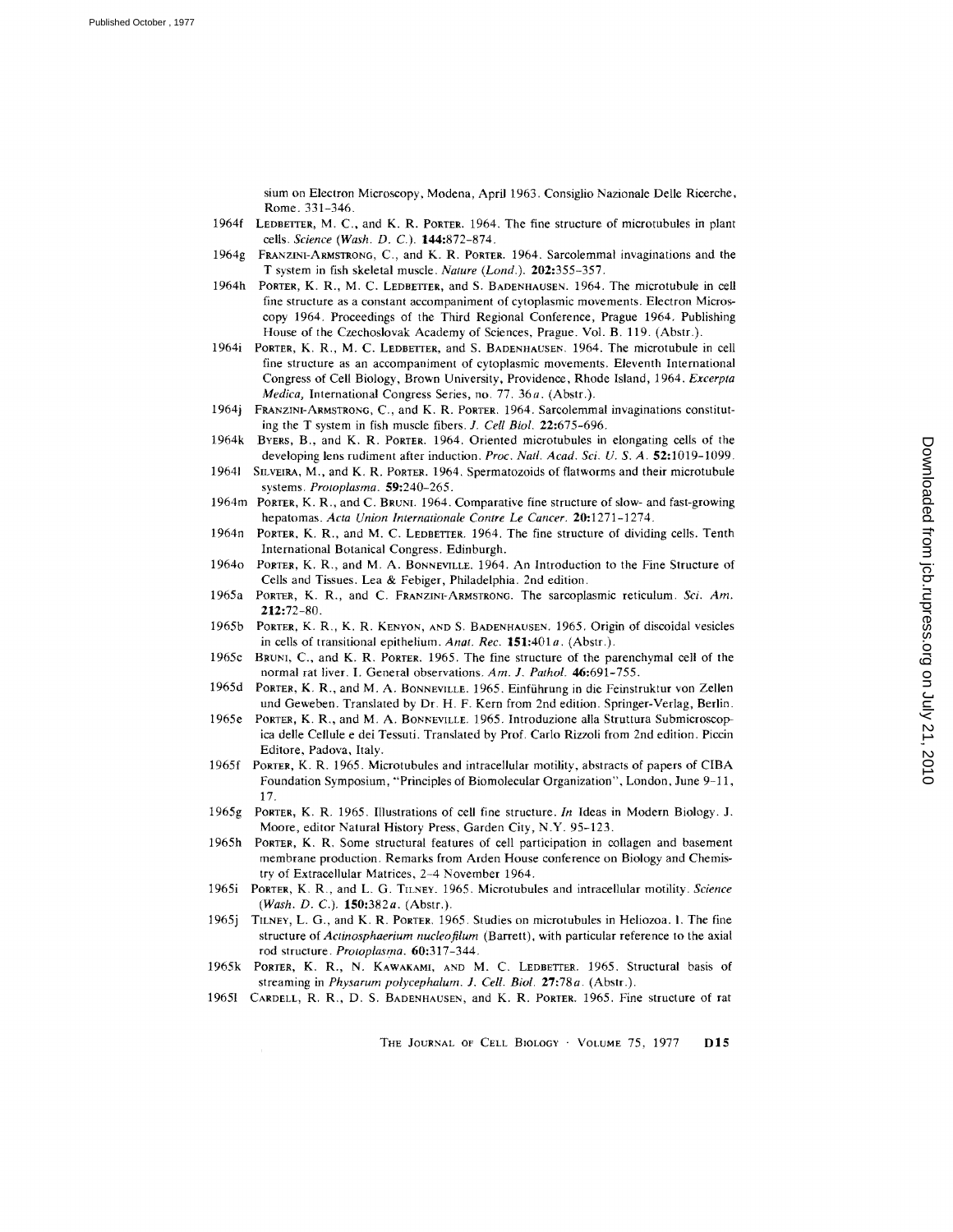intestinal epithelial cells during fat absorption. *J. Cell Biol.* **27:**120a-121a. (Abstr.).

- 1966a PORTER, K. R. 1966. Mesenchyma and connective tissue. In Histology. **R.** 0. Greep, editor. McGraw-Hill Book Co., 99-133. Second edition.
- 1966b PARSONS, C., and K. R. PORTER. Muscle relaxation: evidence for an intrafibrillar restoring force. Information Exchange Group No. 4, Molecular Basis of Muscle Contraction, Scientific Memo no. 64.
- 1966c GIBBINS, J. R., L. G. TILNEY, and K. R. PORTER. 1966. Microtubules in primary mesenchyme cells of sea urchin embryos. *Anat. Rec.* 154:347a. (Abstr.).
- 1966d PARSONS. C., and K. R. PORTER. 1966. Muscle relaxation: evidence for an intrafibrillar restoring force in vertebrate striated muscle. *Science (Wash.* **D.** *C.).* 153:426-427.
- 1966e BIKLE, D., L. G. TILNEY, and K. R. PORTER. 1966. Microtubules and pigment migration in the melanophores of *Fundulus heteroclitus* L. *Protoplasma*. **61:**322-345.
- 1966f PORTER, K. R. 1966. Morphogenesis of connective tissue. *In* Cellular Concepts in Rheumatoid Arthritis, Holbrook Memorial Symposium. C. A. L. Stephens, Jr. and A. B. Stanfield, editors. Charles C. Thomas, Publisher, Springfield, 111. 6-36.
- 1966g CARDELL, R. R., **S.** BADENHAUSEN, andK. R. PORTER. 1966. The morphology of fat absorption in the rat intestinal epithelial cell. *In* Electron Microscopy. R. Uyeda, editor. Maruzen Co., Ltd., Tokyo. II:587-588.
- 1966h PORTER, K. R. 1966. Cytoplasmic microtubules and their functions. In Principles of Biomolecular Organization G. E. W. Wolstenholme and M. O'Conner, editors. J. & A. Churchill Ltd., London. 308-345.
- 1966i WARREN. R., and K. R. PORTER. 1966. An electron microscope study of developing molting muscles in *Rhodnius prolixus. J. Cell Biol.* 31:121*a.* (Abstr.).
- 1967a PAIADE, G., and K. R. PORTER. 1967. Endoplasmic reticulum: United States-Japan cooperative science program. *Science* **(Wash. D.** *C.* J. 156:106-110.
- 1967b CARDELL, R. **R., S.** BADENHAUSEN, and K. R. PORTER. 1967. Intestinal triglyceride absorption in the rat. An electron microscopical study. **J.** *Cell Biol.* 34123-155.
- 1967c TILNEY, **L.** G., and K. R. PORTER. 1967. Studies on the microtubules in heliozoa. **11.** The effect of low temperature on these structures in the formation and maintenance of the axopodia. *J. Cell Biol.* 34327-343.
- 1967d PORTER, K. **R.,** K. KENYON, and **S.** BADENHAUSEN. 1967. Specializations of the unit membrane. *Protoplasms.* 63:262-274.
- 1967e MCINTOSH, J. R., and K. R. PORTER. 1967. Microtubules in the spermatids of the domestic fowl. *I. Cell Biol.* 35:153-173.
- 1967f BUCKLEY, I. K. and K. R. PORTER. 1967. Cytoplasmic fibrils in living cultured cells. *Protoplasma.* 64:349-380.
- 1968a JOHNSON, U. G., and K. R. PORTER. 1968. Fine structure of cell division in *Chlamydomonas reinhardi.* Basal bodies and microtubules. *J. Cell Biol.* 38:403-425.
- 1968b PORTER, K. R., and K. HAMA. 1968. High-voltage electron microscope study of tissue sections. *J. Cell Biol.* 39:157a. (Abstr.).
- 1968c PORTER, K. R., and M. A. BONNEVLLE. 1968. An Introduction to the Fine Structure of Cells and Tissues. Lea & Febiger, Philadelphia. Third edition.
- 1968d PORTER, **K.** R., **111.** 1968. Microtubules and fibrous constituents of neurons. A. General morphology of microtubules. Discussion led by K. R. Porter; B. Functional patterns of microtubules. Discussion led by K. R. Porter. *Neurosciences Res. Program Bull.*  6(2):145-155.
- 1969a JUKQL'EIRA, **L.,** and K. **R.** PORTER. 1969. Pigment migration in *Fundulus* melanophores. *Biophys. 1.* 9:FAM-C5. (Abstr.).
- 1969b PORTER, K. R. 1969. Independence of fat absorption and pinocytosis. *Fed. Proc.* 28:35- 40.
- 1969c WARREN, R. H., and K. R. PORTER. 1969. An electron microscope study of the differentiating molting muscles of *Rhodnius prolixus. Am. J. Anal.* 124:l-29.
- 1969d GIBBINS, J. **R., L.** G. TILNEY, and K. R. PORTER. 1969. Microtubules in the formation
- D16 THE JOURNAL OF CELL BIOLOGY · VOLUME 75, 1977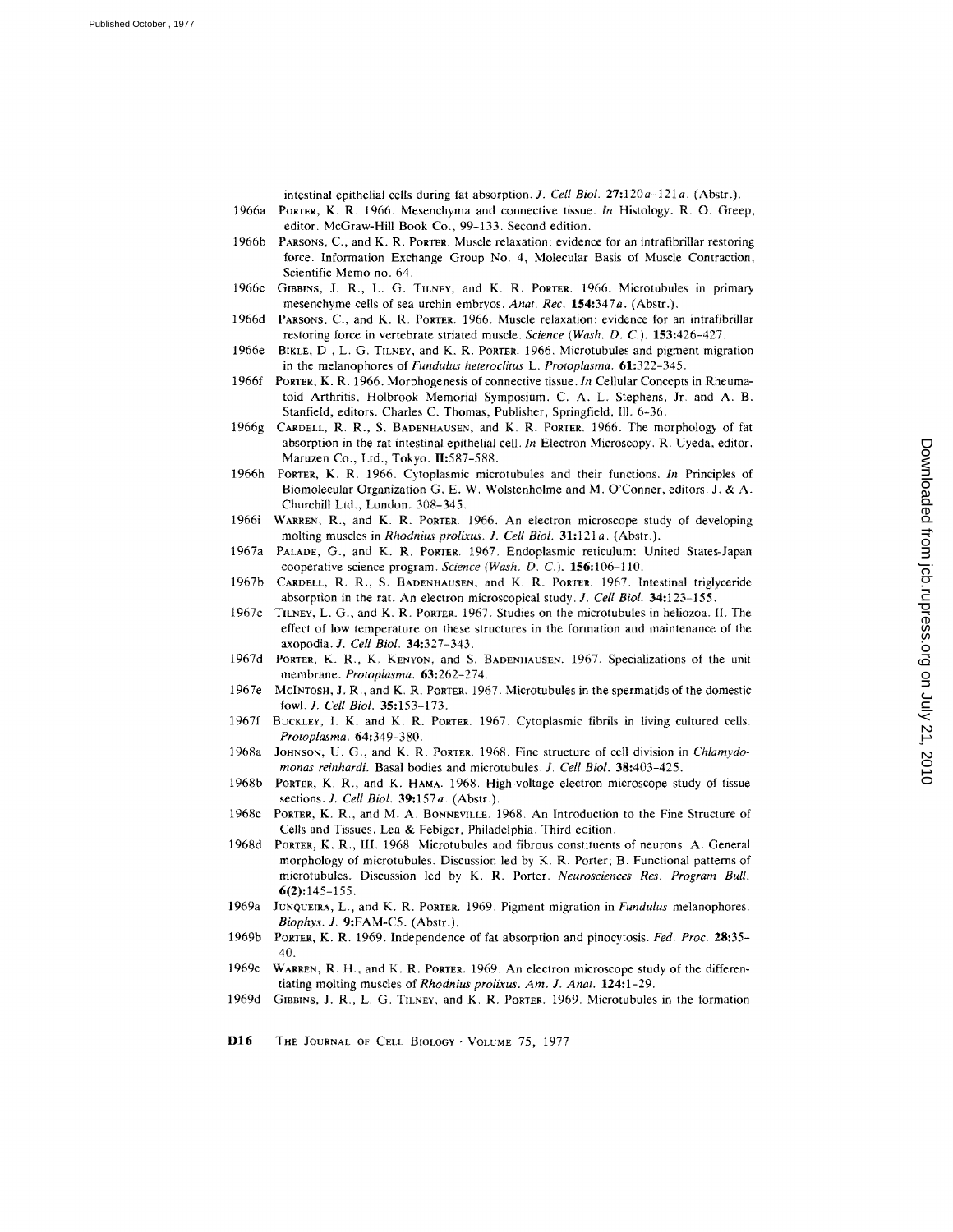and development of the primary mesenchyme in *Arbacia punctulata.* I. The distribution of microtubules. *1. Cell Biol.* 41:201-226.

- 1969e NAGATA, F., K. HAMA, and K. R. PORTER. 1969. Three dimensional observation of biological specimen with high voltage electron microscope. *J. Electron Microsc.* 18:106- 109.
- 1969f KALNINS, V. I., and K. R. Porter. 1969. Centriole replication during ciliogenesis in the chick tracheal epithelium. *Z. Zeilforsch. Mikrosk. Anal.* 100:l-30.
- 1969g NADOL, **J.** B., J. R. GIBBINS, and K. R. PORTER. 1969. A reinterpretation of the structure and development of the basement lamella: an ordered array of collagen in fish skin. *Dev. Bid.* 20:304-331.
- 1969h HAMA, K., and K. R. PORTER. 1969. An application of high voltage electron microscopy to the study of biological materials-high voltage electron microscopy. *J. Mtcrosc. (Paris).*  8:149-158.
- 19691 VARELA. F. G., and K. **R.** PORTER. Fine structure of the visual system of the honeybee *Apis meliifera* 1. The retina. *J. Ultrastruct. Res.* 29:236-259.
- 1969j PORTER, K. R., and **M.** A. BONNEVILLE. 1969. Structure fine des cellules et des tissus. *Ediscience.*
- 1969k JL'NQL'EIRA, D. **L.,** and K. R. PORTER. 1969. Mechanisms of pigment migration in melanophores and erythrophores. *J. Cell. Biol.* 43(2, Pt.2):62a. (Abstr.).
- 1970a LEDBETTER, J. C.. and K. R. PORTER. 1970. Introduction to the Fine Structure of Plant Cells. With 51 plates and 8 text figures. Springer-Verlag, Berlin. 188 pp.
- 1970b BENNETT, G. S., L. C. JUNQUEIRA, and K. R. PORTER. Microtubules in intracellular pigment migration. Proceedings of Seventh International Congress of Electron Microscopy, Grenoble, France. 945-946. (Abstr.).
- JUNQUEIRA, L.C., A. M. S. TOLEDO, AND K. **R.** PORTER. 1970. Observations on the structure of the skin of the teleost *Fundulus heteroclitus* (L.). *Arch. Histol. Jpn.* 32:l-15.
- $1972a$ PORTER, K. R., and P. M. ANDREWS. 1972. The surfaces of cells and miscellaneous soft tissues as revealed by scanning electron microscopy. 85th Annual Session of the American Association of Anatomists. *Anat. Rec.* 172:441. (Abstr.).
- $1972<sub>b</sub>$ PRICE, D. L., and K. R. PORTER. 1972. The response of ventral horn neurons to axonal transection. *J. Cell Biol.* 5324-37.
- 1972c ROHRLICH, S. T., and K. R. PORTER. 1972. Fine structural observations relating to the production of color by the iridophores of a lizard, *Anolis carolinensis. J. Cell Bioi.* 53:38- 52.
- 1972d PORTER, K. R., D. KELLEY, and P. M. ANDREWS. 1972. The preparation of cultured cells and soft tissues for scanning electron microscopy. Proceedings of the Fifth Annual Steroscan Colloquium. 1-19.
- $1973a$ PORTER, K. R., V. G. FONTE, and S. BANDEIAN. 1973. A study of tumor cell surfaces. Sci. *Proc. Am. Assoc. Pathol. Bacteriol.* Feb:142. (Abstr.).
- 1973<sub>b</sub> PORTER, K. R., and V. G. FONTE. 1973. Observations on the topography of normal and cancer cells. *Scanning Electron Microsc.* 111:683-688.
- 1973c PORTER, K. R., D. PRESCOTT, and J. FRYE. 1973. Changes in surface morphology of chinese hamster ovary cells during the cell cycle. *J. Cell Biol.* 57:815-836.
- 1973d PORTER, K. R. Microtubules in intracellular locomotion. Locomotion of Tissue Cells, Ciba Found. Symp. 14149-169.
- 1973e Fonte, V., N. WELLER, and K. R. Porter. 1973. Scanning studies of cell surfaces. Proceedings of the 31st Annual Electron Microscopy Society of America Meeting. 608- 609.
- $1973f$ ANDREWS, P.**M..** and K. **R.** PORTER. 1973. The ultrastructural morphology and possible functional significance of mesothelial microviIli. *Anat. Rec.* 177(3):409-426.
- 1973g PORTER, K. R., G. J. TODARO, and V. G. FONTE. 1973. A scanning electron microscope study of surface features of viral and spontaneous transformants of mouse Balb/3T3 cells. *J. Cell Biol.* 59:633-642.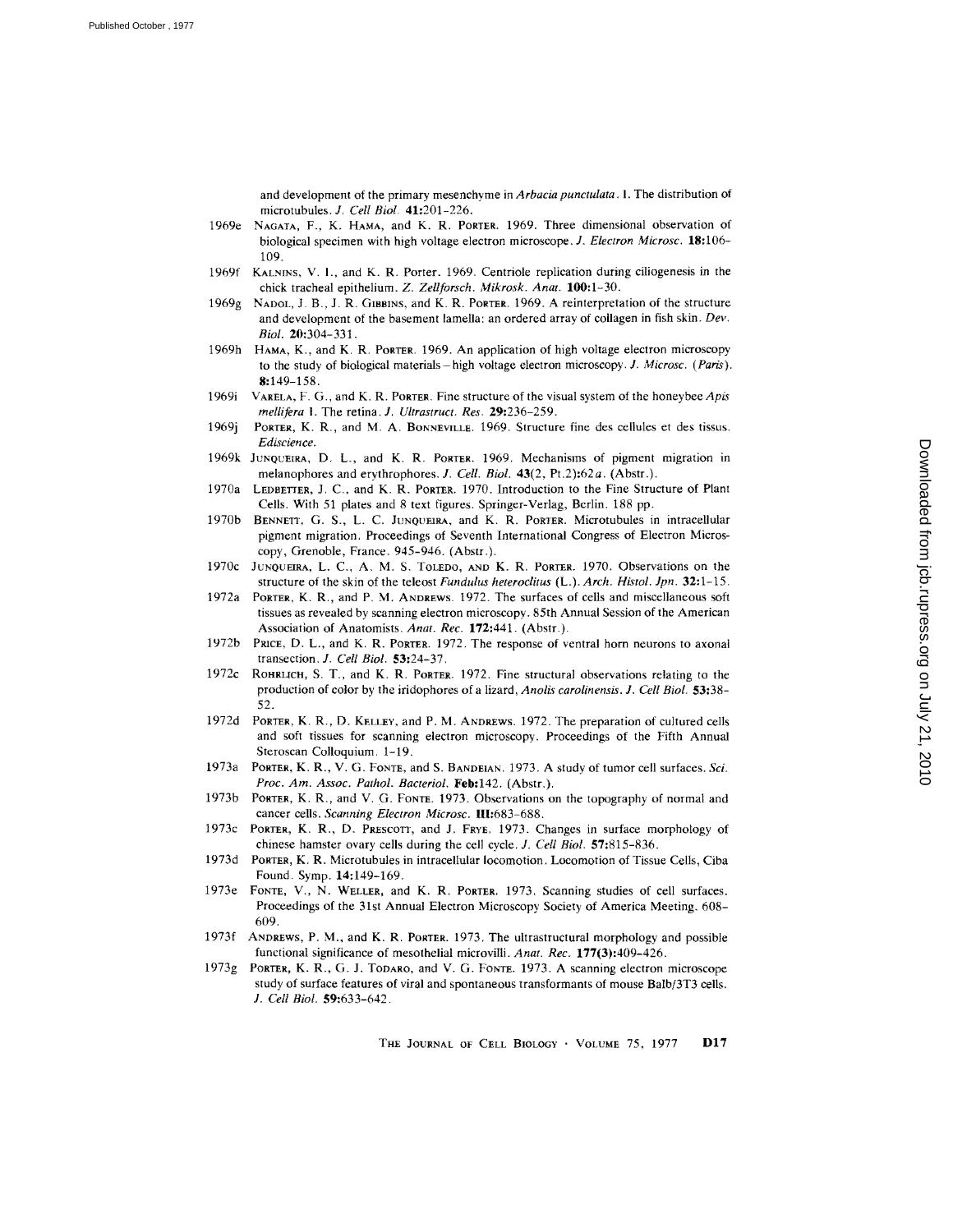- 1973h PEACHEY, L. D., M. FOTINO, and K. R. PORTER. 1973. Biological applications of high voltage electron microscopy. Proceedings of the Third International Conference on Cell Biology, Oxford, England. 405-413.
- 1973i BUCKLEY, I. K., and K. R. PORTER. 1973. Advances in electron microscopy of whole cells grown *In vitro. I. Cell Biol.* 59(2, Pt. 2):37a. (Abstr.).
- 1973j RASH, J. E. M. H. ELLISMAN, L. **A.** STAEHLIN, and **K.** R. PORTER. 1973. Molecular specializations of excitable membranes in normal, chronically denervated, and dystrophic muscle fibers. *Exploratory Concepts in Muscular Dystrophy II.* 271-289.
- 1974a VIAL, J., and K. R. PORTER. 1974. The surface topography of cells isolated from tissued by maceration. *Anat. Rec.* 178:502.
- 1974b MOTTA, P., and K. R. PORTER. 1974. Structure of rat liver sinusoids and associated tissue spaces as revealed by scanning electron microscopy. *Cell Tiss. Res.* **148:**111-125.
- 1974c FONTE, V. G., and K. **R.** PORTER. 1974. Visualization in whole cells of herpes simplex virus using SEM and 'EM. *Scanning Electron Microsc.* III:827-834.
- 1974d GERSHENBAUM, M. R., **J.** W. SHAY, and K. R. PORTER. 1974. The effects of cytochalasin **B** on Balb/3T3 mammalian cells culturedin *vitro* as observed by scanning and high voltage electron microscopy. *Scanning Electron Microsc. Part* III:589-596.
- 1974e ANDREWS, P. M., and K. R. PORTER. 1974. A Scanning Electron Microscopic Study of the Nephron. *Am. J. Anar.* 140(1):81-116.
- 1974f PORTER, K. R., V. FONTE, and G. WEISS. 1974. A scanning Microscope study of the topography of HeLa cells. *Cancer Res.* 34:1385-1394.
- 1974g VEOMETT, *G.,* D. M. PRESCOTT, F. SHAY, and K. R. PORTER. 1974. Reconstruction of mammalian cells from nuclear and cytoplasmic components separated by treatment with cytochalasin B. *Proc. Natl. Acad. Sci.* **U. S.** *A.* 71(5):1999-2002.
- 1974h PORTER, K. R., T. T. PUCK, A. W. HSIE, and D. KELLEY. 1974. An electron microscope study of the effects of dibutyryl cyclic AMP on chinese hamster ovary cells. *Cell.* 2:145- 162.
- 1974i FONTI, V., and K. R. PORTER. 1974. Topographic changes associated with the viral transformation of normal cells to tumorigenicity. Eighth International Congress on Electron Microscopy. II:334-335.
- 1974~ MOTTA, P., and K. R. PORTER. 1974. Rat liver cells and associated spaces of Disse as revealed by scanning electron microscopy. Proceedings of the Eighth International Congress on Electron Microscopy. 11:410-411.
- 1974k PORTER, K. R. 1974. The 1974 Nobel Prize for Physiology or Medicine. *Science* {Wash. *D. C.*) **186:**516-520.
- 19741 PORTER, **K.** R., and M. FOTINO. 1974. High-voltage microscopy in biological research. Proceedings of the Eighth Congress on Electron Microscopy. 11:166-167.
- 1974m SHAY, **J.** W., K. R. PORTER, and D. M. PRESCOTT. 1974. The surface morphology and fine structure of CHO (Chinese Hamster Ovary) cells following enucleation. *Proc. Nail. Acad. Sci. U. S. A.* 71(8):3059-3063.
- 197411 JUNQUEIRA, L. **C.,** E. RAKER, and K. R. PORTER. 1974. Studies on pigment migration in the melanophores of the Teleost *Fundulus heteroclitus* (L). *Arch. Hisiol. Jpn.* 36:339- 366.
- 19740 MOTTA, P., and K. R. PORTER. 1974. Etude au microscope electronique a balayage des espaces de Disse et des sinusoides dans Ie foie du rat. *Bull. Assoc. Anal.,* 58:162.
- 1975a WOLOSEWICK, J. **J.,** and **K.** R. PORTER. 1975. Cytochemical localization of acid phosphatase in WI-38 cells observed by high voltage electron microscopy. 33rd Annual Proceedings of the Electron Microscopy Society of America. 446-447.
- 1975b WOLOSEWICK, **J. J.,** and K. R. PORTER. 1975. High voltage electron microscopy of WI-38 cells. *Anat. Rec.* 181:511-512.
- 1975c WESTFALL, J. A., M. H. ELLISMAN, and K. R. PORTER. 1975. Stereoscopic visualization of selectively stained neuromuscular junctions using high voltage electron microscopy. 33rd Annual Proceedings of the Electron Microscopy Society of America. 444.
- D<sub>18</sub> THE JOURNAL OF CELL BIOLOGY · VOLUME 75, 1977